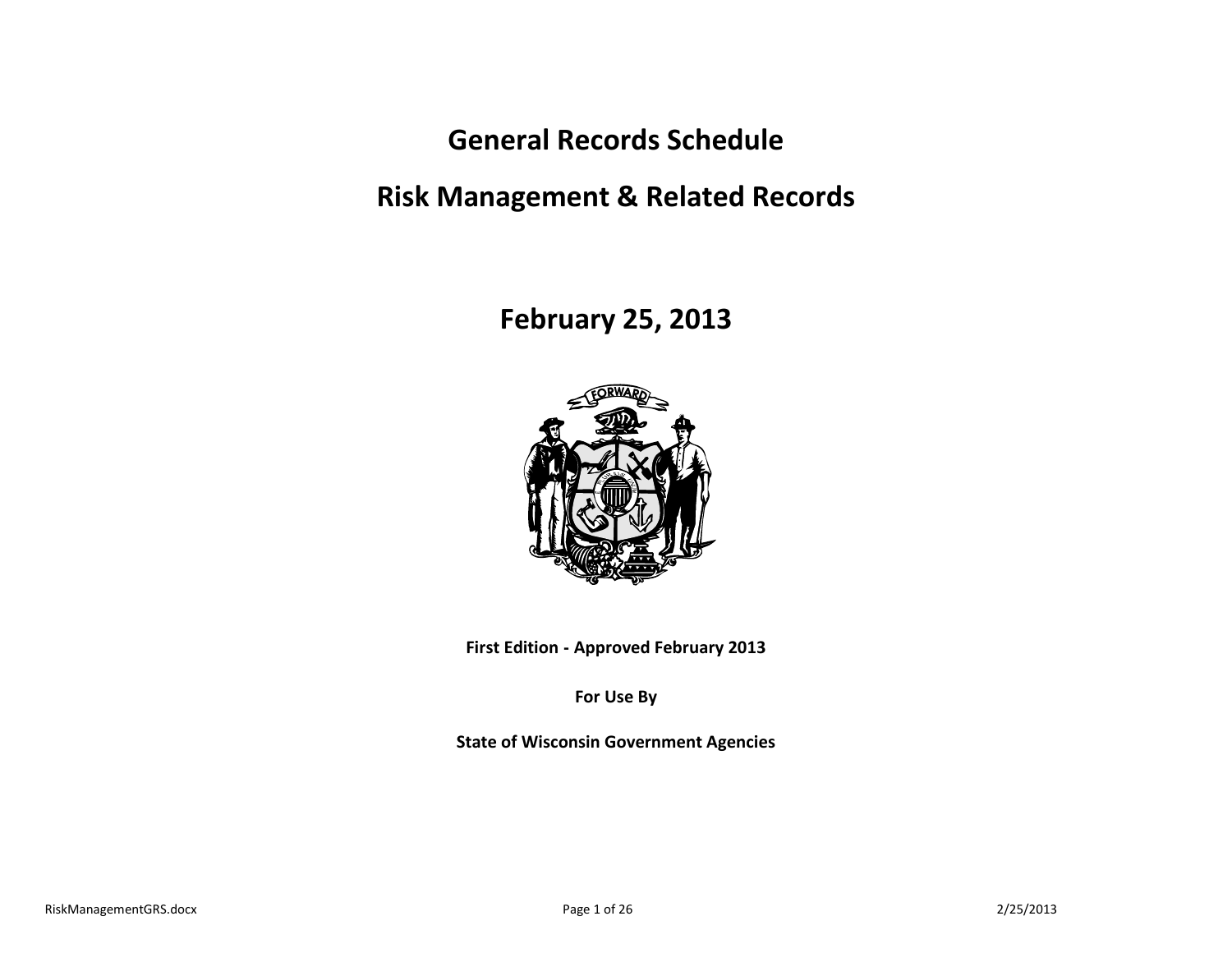# **SCOPE**

§16.865 Wis. Stats., provides that the Department of Administration (DOA) will coordinate a statewide Risk Management program in order to:

- Protect the state from losses which are catastrophic in nature and minimize total cost to the state of all activities related to the control of accidental loss; and
- Place emphasis on the reduction of loss through professional attention to scientific loss control techniques and by motivational incentives, prompt claims payments and other loss prevention measures.

This General Records Schedule (GRS) covers risk management and related records of Wisconsin state agencies which include worker's compensation, property, liability, occupational health and safety, environmental management, permitting and compliance, hazardous materials transportation, and radioactive materials/radiation records. This schedule replaces the current Workers Compensation and Related Records GRS revised and approved by the Public Records Board (PRB) on July 1997.

This general records schedule applies to all Wisconsin government agencies and University of Wisconsin System Administration and all campuses.

A companion document, *Introduction to General Records Schedules*, found on the Public Records Board (PRB) website [http://publicrecordsboard.wi.gov/docview.asp?docid=16116&locid=165,](http://publicrecordsboard.wi.gov/docview.asp?docid=16116&locid=165) provides more information and guidance about the use of general records schedules by Wisconsin state agencies.

# **RECORDS NOT COVERED BY THIS GRS**

This general schedule does **not** include the following types of records:

- Worker's compensation records maintained by the Department of Workforce Development (DWD) for purposes of regulating worker's compensation functions under Chapter 102, Wis. Stats., and related rules and statutes.
- Records created by other state agencies in their function as regulatory agencies. (For example DNR, DHS, WEM, and DSPS among others.)

# **INTERRELATED RECORDS CROSS-REFERENCED**

Other records related to Risk Management are covered by other approved general schedules. These include Human Resources, Facilities, Fiscal & Accounting, Purchasing & Procurement and Administrative records GRS.

# **RECORDS FORMAT**

Records covered in this schedule may be retained either in electronic or in paper format. This schedule also applies to all records born digital (including those created or transmitted via e-mail), data contained in database systems, tapes/ cartridges and other types of electronic records and information systems maintained and managed by DOA's Bureau of State Risk Management (BSRM) and other state agencies. In order to safeguard the information contained in records maintained *exclusively* in electronic format, agencies must meet the standards and requirements for the management of electronic records outlined in Wisconsin Administrative Rule, Chapter ADM 12.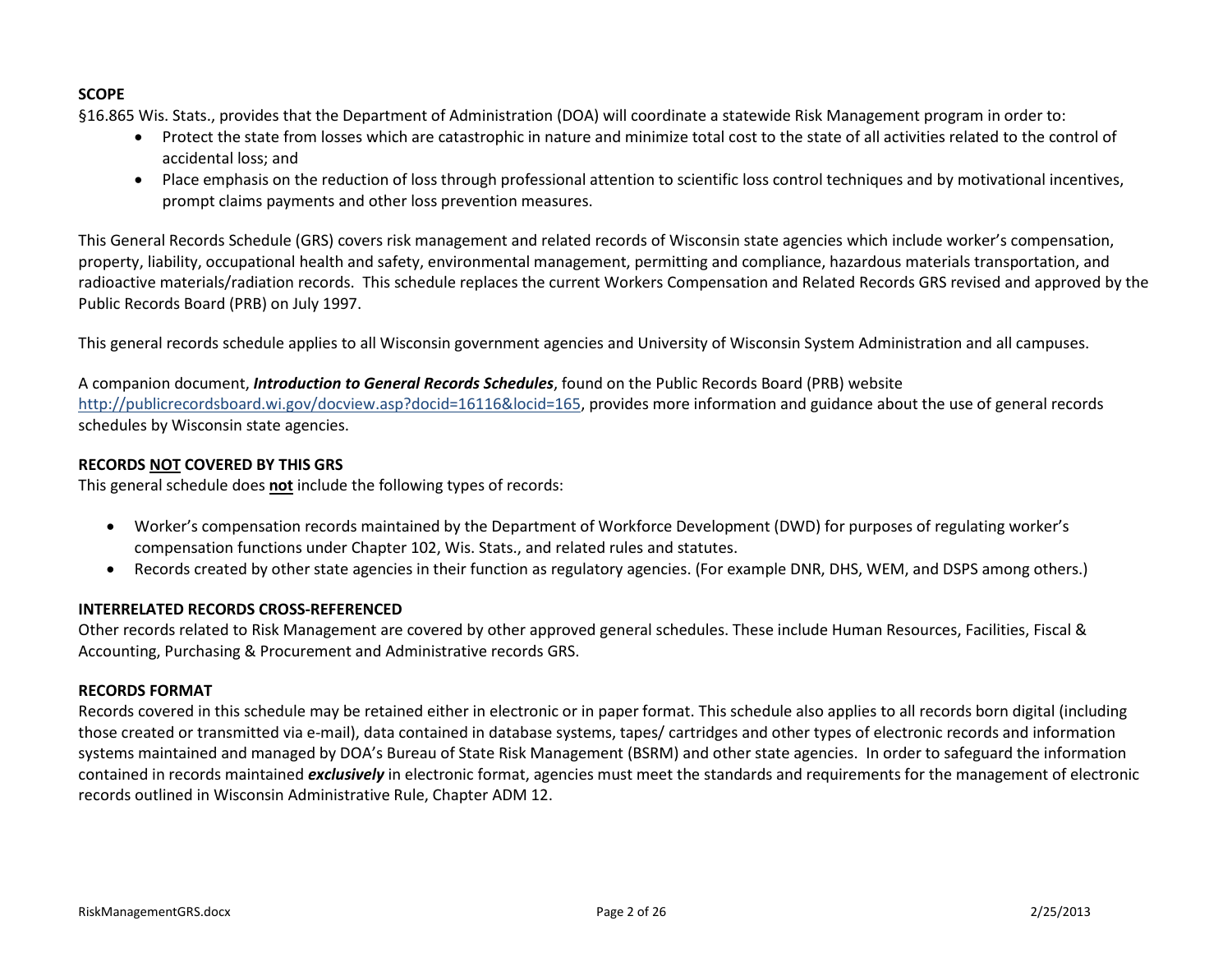#### **OFFICIAL RECORD**

Each record series contained herein covers official records, in all formats, maintained by either DOA, other state agencies or both parties including the electronic data contained in DOA's Risk Management information System (RMIS).

#### **AGENCY COPY**

The agency copy is that copy that must be retained to satisfy any agency-specific management requirement of the agency's operation. It must follow the same retention periods outlined in this schedule.

## **REFERENCE OR CONVENIENCE COPIES**

Reference or convenience copies are duplicates kept by agency staff for personal use or convenience. These copies are considered *non-records* under §16.61(2), Wis. Stats., and should be destroyed when no longer needed. *DO NOT* retain reference or convenience copies longer than the retention periods specified in this schedule and do not send to offsite storage or the State Records Center (SRC).

#### **WISCONSIN DOCUMENT DEPOSITORY PROGRAM**

§35.83 Wis. Stats., as amended by 1991 Wisconsin Act 285, requires Wisconsin state agencies to send copies of their publications, regardless of format, to the Wisconsin Reference and Loan Library for distribution to libraries through th[e Wisconsin Document Depository Program.](http://rl3.dpi.wi.gov/docdepo) The Wisconsin Document Depository Program collects and distributes state publications in print and electronic formats to Wisconsin libraries; preserves and makes available a record of major state government programs; and assures the availability of state publications for use by the public throughout Wisconsin now and in the future. For more information, contact the Wisconsin Reference and Loan Library via email at [statedocuments@dpi.wi.gov](mailto:statedocuments@dpi.wi.gov)

#### **ELECTRONIC STATE PUBLICATIONS**

Many state publications are now born digital. They are only published on the Web. Electronic publications are collected and preserved as part of the Wisconsin Document Depository Program. URLs to state publications published electronically on Wisconsin State Agency websites should be emailed directly to [statedocuments@dpi.wi.gov](mailto:statedocuments@dpi.wi.gov) as a way for state agencies to fulfill the statutory obligation to participate in the Wisconsin Document Depository Program.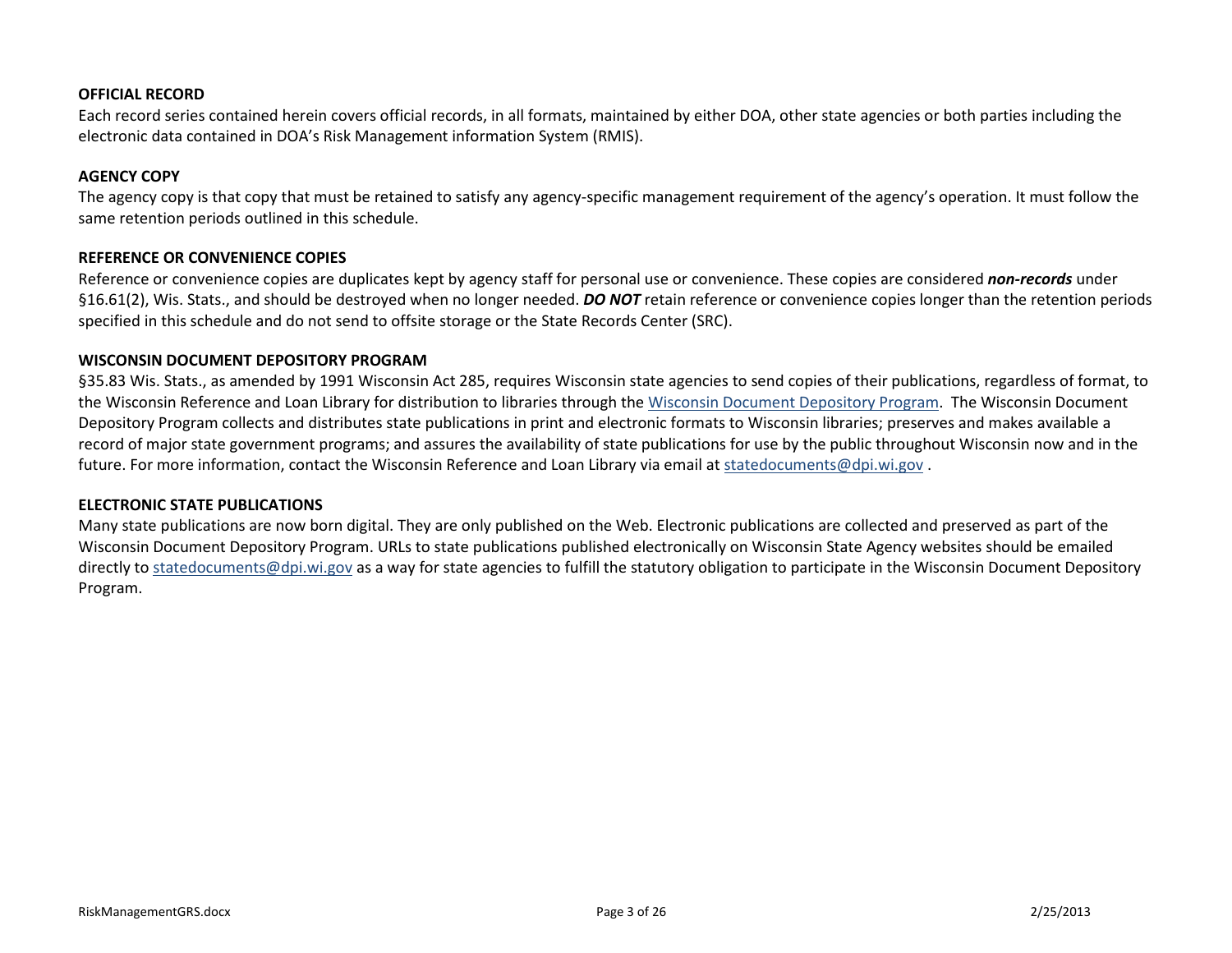# **CONFIDENTIALITY OF RECORDS**

In accordance with §102.33 (2) (b), Wis. Stats., Risk Management records maintained by the State of Wisconsin (§102.08, Wis. Stats.), shall be confidential where they reveal the identity of an employee who claims worker's compensation or any other compensation, the nature of the employee's claimed injury, the employee's past or present medical condition, the extent of the employee's disability, or the amount, type, or duration of benefits paid to the employee. In addition, some record series in this schedule may contain additional confidential or restricted access information such as social security numbers, medical and mental health and treatment records, attorney-client privileged communications, attorney work products, and other assessment/strategy information records. These records are subject to confidentiality rules as authorized by the appropriate statutes such as s. 146.81- 146.83 and s.51.30 Wis. Stats and HIPAA regulations and cannot be disclosed or released without legal consent. Records that are *not* privileged may be provided to any party when the employee who is the subject of the record, or an attorney or authorized agent of the employee, provides a written authorization for inspection and copying.

## **PERSONALLY IDENTIFIABLE INFORMATION (PII)**

Wisconsin law requires authorities to specifically identify certain record series within a general records schedule that contain personally identifiable information (PII). §19.62(5) Wis. Stats., defines PII broadly as "information that can be associated with a particular individual through one or more identifiers or other information or circumstances." Those record series identified as containing PII on the schedule should further indicate whether the PII is incidental to the primary purpose for which the record series is created. Certain risk management records may contain personally identifiable information such as social security number, telephone number, addresses, etc., that can be associated with a particular individual. This information cannot be disclosed. If in doubt as to whether a specific record series contains PII, check with agency legal counsel, either within your agency or by contacting the Attorney General's office.

# **RISK MANAGEMENT INFORMATION SYSTEM (RMIS)**

DOA and state agencies use a Risk Management Information System (RMIS) to manage risk management claims information. The information in the database is created with the information from the official paper files of the accident reports, employee exposure records, supervisory analysis, safety officer analysis and related correspondence.

The RMIS interfaces and provides data to the State of Wisconsin accounting system which is operated by DOA for statewide fund accounting, expenditure monitoring and generation of financial statements.

The system enables all state agencies and University of Wisconsin System Administration and institutions to enter claims on RMIS, to read claims and to run management reports for their institutions. DOA's Bureau of State Risk Management (BSRM) has provided RMIS access to the University of Wisconsin System and its institutions. BSRM has also provided RMIS access to all state agencies in a limited capacity. This allows all locations the ability to enter claims into RMIS, and/or run loss reports from RMIS. DOA's RMIS is the only official, electronic data system included in this schedule. Agencies and UW System institutions maintaining separate information systems or databases to manage these records should develop their own Retention Disposition Authorization (RDAs) to schedule these systems. Documents in risk management information systems unique to agencies or UW institutions are **not** considered as official RMIS records.

DOA's Bureau of State Risk Management is committed to converting data to new technology to insure accessibility over time to comply with the requirements of ADM 12.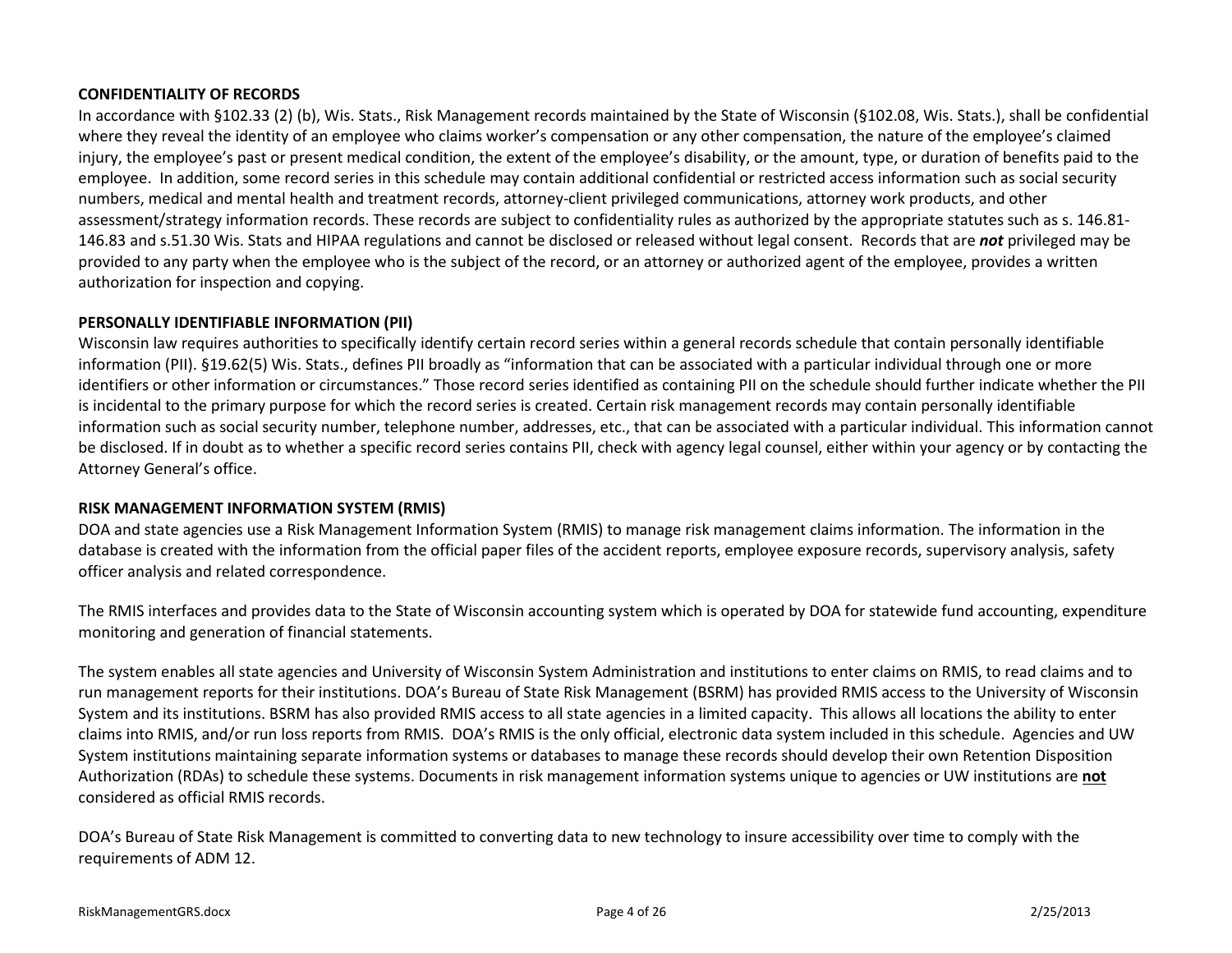## **FOR EFFECTIVE USE OF THIS SCHEDULE**

The schedule requires some interpretation, training and application to specific agency titles of the risk management function records. Titles of records series may not be the exact titles used by an agency. If agency staff is uncertain about the schedule's application to a specific group of records or needs help determining whether or not a specific record is confidential they should seek assistance from their risk management program manager, their agency records officer, legal counsel or DOA's BSRM staff. For other sources of advice see "For Additional Information and Assistance" section below.

#### **RETAINING RECORDS**

Agencies are required to follow this schedule for the proper retention and disposition of these records. Retention periods established in this schedule are minimum retention requirements. Records may be retained for longer periods if needed but disposition should be done on a continuing basis, after the records have met their retention period provided there is not a legal hold (an open records request, an open audit or pending/current litigation proceedings) in place for those records at the time of disposition. It is the responsibility of the office holding the record to determine if a legal hold is in place before disposing of that record.

## **RECORDS DISPOSAL**

When disposing of records that have met their retention periods, agencies must ensure that records identified in this schedule as containing PII or confidential information are disposed of so the information cannot be compromised or reconstructed. RDAs in this schedule may contain PII, confidential or both types of information. Any records identified in the RDA in this schedule that has one or both of these types of information (i.e. with a "Yes" in the PII or Confidential column in the schedule) must be destroyed in a confidential manner. The best method to ensure that this information is properly disposed of is by shredding the information. The SRC offers confidential destruction services for all state agencies.

# **FOR ADDITIONAL INFORMATION AND ASSISTANCE**

For additional information and assistance implementing this general schedule, agencies staff should contact:

- Agency Records Officer or Risk Management Staff
- DOA Bureau of State Risk Management, 101 East Wilson Street, P.O. Box 77008, Madison, WI 53707-1008.
- UW System Administration, Office of General Counsel, 1852 Van Hise Hall, 1220 Linden Dr. Madison, WI 53706.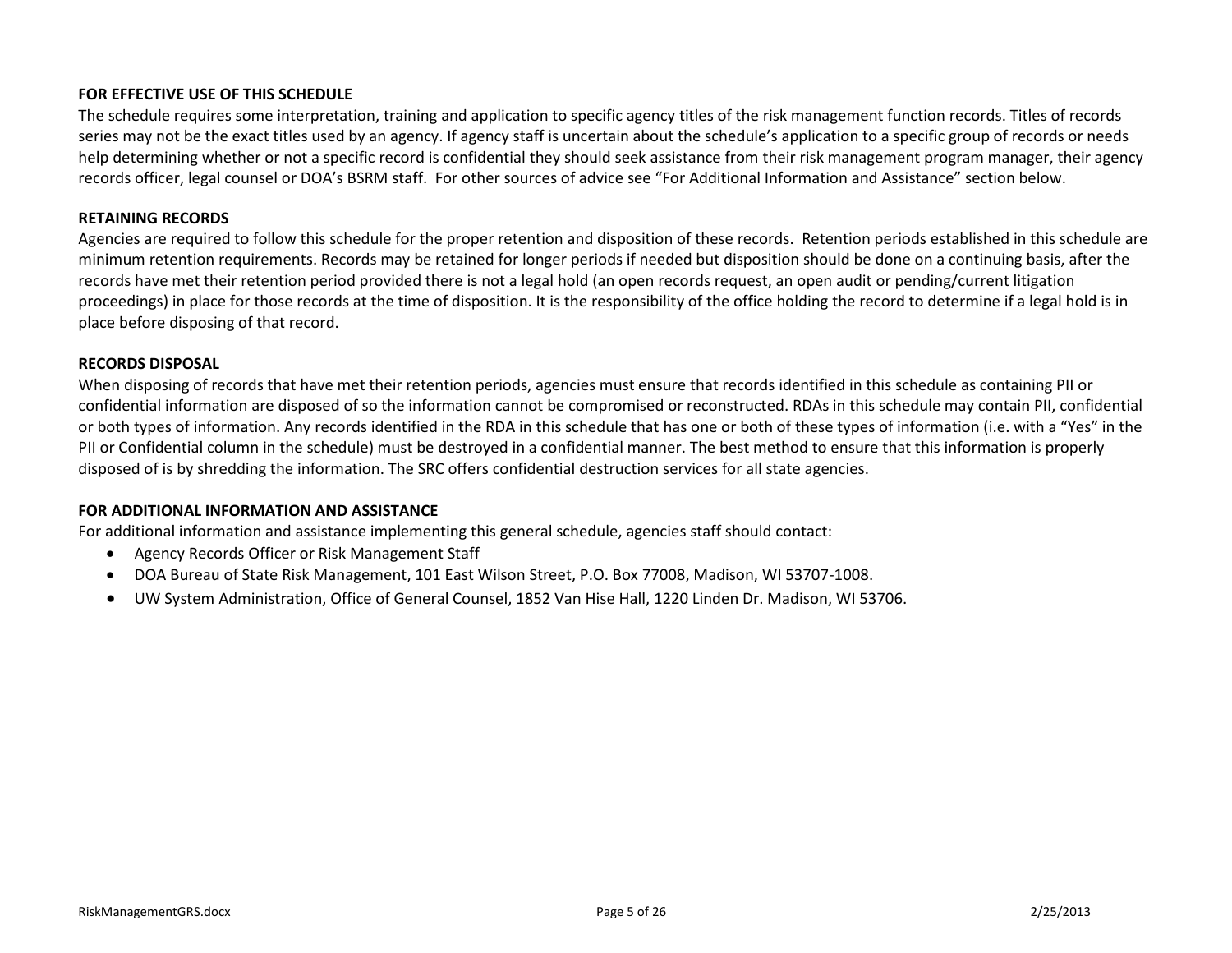| <b>RDA No.</b>  | <b>Records Series</b><br><b>Title</b>                            | <b>Series Description</b>                                                                                                                                                                                                                                                                                                                                                                                                                                                                                                                                                  | <b>Retention</b><br>Event                          | <b>Minimum</b><br><b>Retention</b><br>$\mathbf{g}$<br><b>Disposition</b> | PII       |           | Confidential   Use Case / Notes   No. (If                                                                                                                                                                                                                       | Old RDA<br>Applicable)                    |
|-----------------|------------------------------------------------------------------|----------------------------------------------------------------------------------------------------------------------------------------------------------------------------------------------------------------------------------------------------------------------------------------------------------------------------------------------------------------------------------------------------------------------------------------------------------------------------------------------------------------------------------------------------------------------------|----------------------------------------------------|--------------------------------------------------------------------------|-----------|-----------|-----------------------------------------------------------------------------------------------------------------------------------------------------------------------------------------------------------------------------------------------------------------|-------------------------------------------|
|                 | <b>GENERAL RISK MANAGEMENT RELATED RECORDS</b>                   |                                                                                                                                                                                                                                                                                                                                                                                                                                                                                                                                                                            |                                                    |                                                                          |           |           |                                                                                                                                                                                                                                                                 |                                           |
| <b>RISK0001</b> | <b>RMIS Output</b><br><b>Reports</b>                             | These records include monthly or quarterly reports<br>which are distributed to department heads, division<br>administrators in state agencies and UW institutions.<br>Reports support program initiatives. Examples of<br>these reports include benchmark reports.                                                                                                                                                                                                                                                                                                         | Superseded<br>or when no<br>longer<br>needed       | Event and<br>Destroy                                                     | <b>No</b> | No        |                                                                                                                                                                                                                                                                 | 90308<br><b>WCCS</b><br>Output<br>Reports |
| <b>RISK0002</b> | <b>Proposals for</b><br><b>Insurance Coverage</b>                | §16.865 Wis. Stats. mandates responsibility for<br>statewide risk management coordination. This<br>includes providing insurance coverage for state<br>agencies. Records may include non-selected bids for<br>property, liability, and Worker's Compensation<br>coverage. Successful proposals for insurance<br>coverage would then produce insurance contracts,<br>which would be handled as underlined under RDAs<br>RISK0025 and RISK0035.<br>Agencies that receive authorization from DOA's<br>BSRM may secure coverage for specific business<br>purposes on their own. | Date Bid is<br>Closed                              | Event $+7$<br>Years<br>Destroy                                           | <b>No</b> | No        | Example:<br><b>Owner Controlled</b><br><b>Insurance Program</b><br>(OCIP). Insurance<br>services for these<br>projects are placed<br>by private<br>negotiation and<br>competitive bid.<br>Official File:<br>Agency handling<br>the request for<br>bid/proposal. |                                           |
| <b>RISK0003</b> | <b>Risk Management</b><br><b>Conferences</b><br><b>Materials</b> | DOA's Annual Risk Management Conference<br>publications and materials.<br>Records series may include comprehensive, original<br>materials documenting planning for Risk<br>Management conferences as well as original<br>conference hand-outs.                                                                                                                                                                                                                                                                                                                             | Date of Risk<br>Management Years and<br>Conference | Event $+5$<br>Destroy                                                    | <b>No</b> | <b>No</b> | Copies of these<br>materials kept by<br>conference<br>attendees are not<br>considered records<br>but reference<br>materials.                                                                                                                                    |                                           |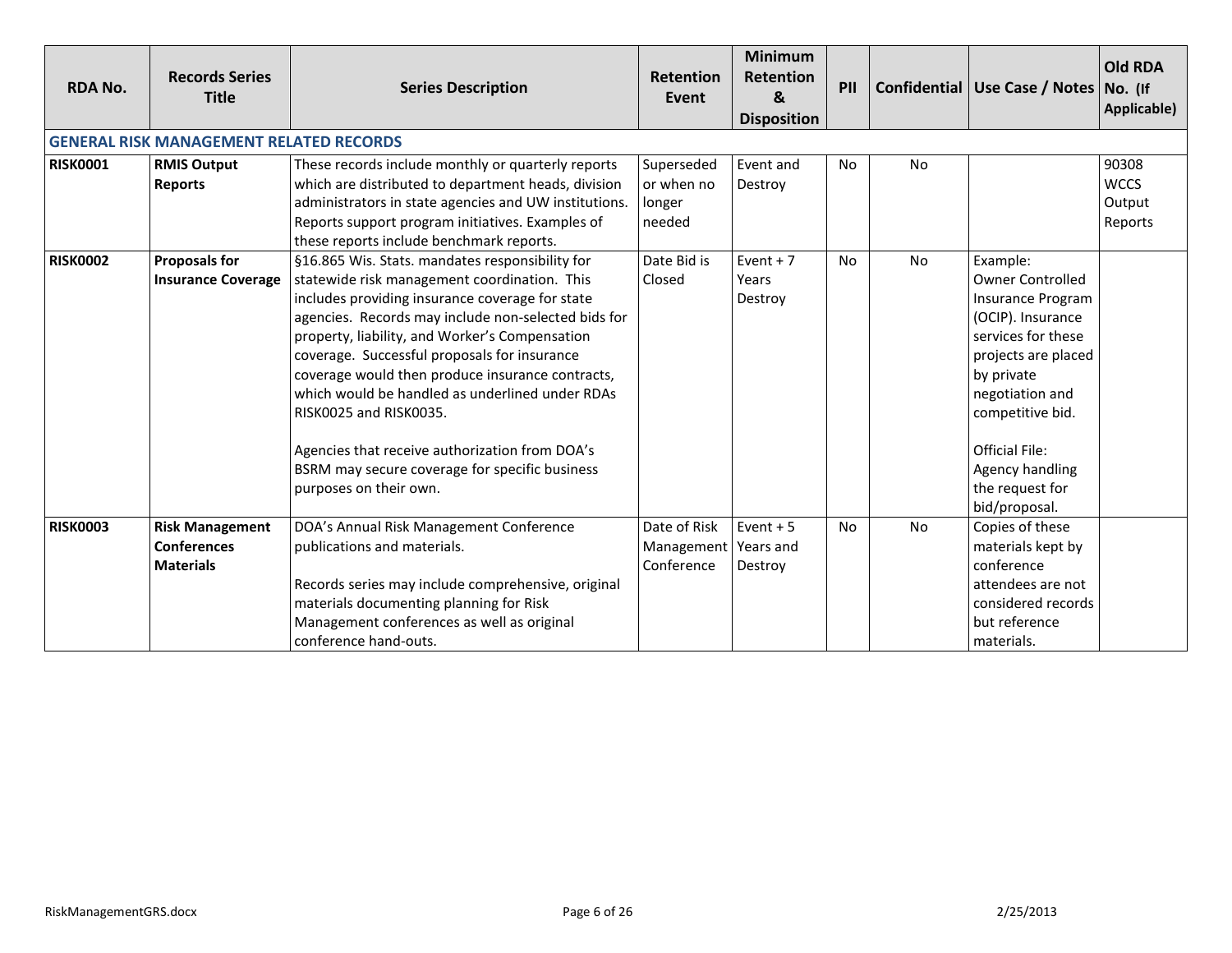| <b>RDA No.</b>  | <b>Records Series</b><br><b>Title</b>                | <b>Series Description</b>                                                                                                                                                                                                                                                                                                                                                                                                                                                                                                                                                                                                                                                                                                                                                                                                                                                                                                                                                                                                                                                                                                                                                                                                                                                                                                                                                                                                                                                                                                                                                                                                                                                                                      | <b>Retention</b><br>Event | <b>Minimum</b><br>Retention<br>&<br><b>Disposition</b> | PII |                                                                        | Confidential Use Case / Notes No. (If | <b>Old RDA</b><br>Applicable)                                                                                                            |
|-----------------|------------------------------------------------------|----------------------------------------------------------------------------------------------------------------------------------------------------------------------------------------------------------------------------------------------------------------------------------------------------------------------------------------------------------------------------------------------------------------------------------------------------------------------------------------------------------------------------------------------------------------------------------------------------------------------------------------------------------------------------------------------------------------------------------------------------------------------------------------------------------------------------------------------------------------------------------------------------------------------------------------------------------------------------------------------------------------------------------------------------------------------------------------------------------------------------------------------------------------------------------------------------------------------------------------------------------------------------------------------------------------------------------------------------------------------------------------------------------------------------------------------------------------------------------------------------------------------------------------------------------------------------------------------------------------------------------------------------------------------------------------------------------------|---------------------------|--------------------------------------------------------|-----|------------------------------------------------------------------------|---------------------------------------|------------------------------------------------------------------------------------------------------------------------------------------|
|                 | <b>WORKER'S COMPENSATION RELATED RECORDS</b>         |                                                                                                                                                                                                                                                                                                                                                                                                                                                                                                                                                                                                                                                                                                                                                                                                                                                                                                                                                                                                                                                                                                                                                                                                                                                                                                                                                                                                                                                                                                                                                                                                                                                                                                                |                           |                                                        |     |                                                                        |                                       |                                                                                                                                          |
| <b>RISK0010</b> | Worker's<br>Compensation<br><b>Claims Case Files</b> | Worker's compensation claims filed by state and UW<br>System employees. These claims can be categorized<br>as:<br>Medical Claims (No Lost Time): A claim where an<br>injured employee obtains medical treatment but<br>does not lose more than three (3) days from work as<br>a result of the injury.<br>Lost Time Claims: A claim where an injured employee<br>requires four (4) or more days off from work.<br>Typically, claims include the same records as in<br>medical claims files, as well as lost time<br>documentation and disability payment material.<br>Hazardous Duties Employment Claims: A claim<br>presented by certain occupational classes and of<br>hazardous nature as defined in §230.36. Wis. Stats.<br>Hazardous duties employment claims include the<br>same records as those in medical claims, as well as<br>those stated in §230.36, Wis. Stats., (hazardous<br>employment) documentation (e.g. hazardous duties<br>related positions).<br>Typical records may include, but are not limited to:<br>accident reports, medical reports, employee<br>exposure records, certifications, payment<br>information, medical invoices, investigation<br>materials, subrogation files, workers compensation<br>claims fact sheet, medical information authorization,<br>labor market availability restriction statement,<br>vocational rehabilitation information, related<br>correspondence and other related forms.<br>This information is also entered into the Department<br>of Administration's Risk Management Information<br>System (RMIS). This system is managed by DOA's<br>Bureau of State Risk Management. The information<br>entered in the system originates from the official | Date Claim is<br>Closed   | Event+30<br>Years and<br>Destroy<br>Confidential       | Yes | Yes<br>§102.33<br>Wis. Stats.<br>(Worker's<br>Compensation<br>Records) |                                       | 90300<br>Workers<br>Compensati<br>on Claims<br>Case Files<br>90304<br><b>WCCS</b><br>Worker's<br>Compensati<br>on Claims<br><b>Files</b> |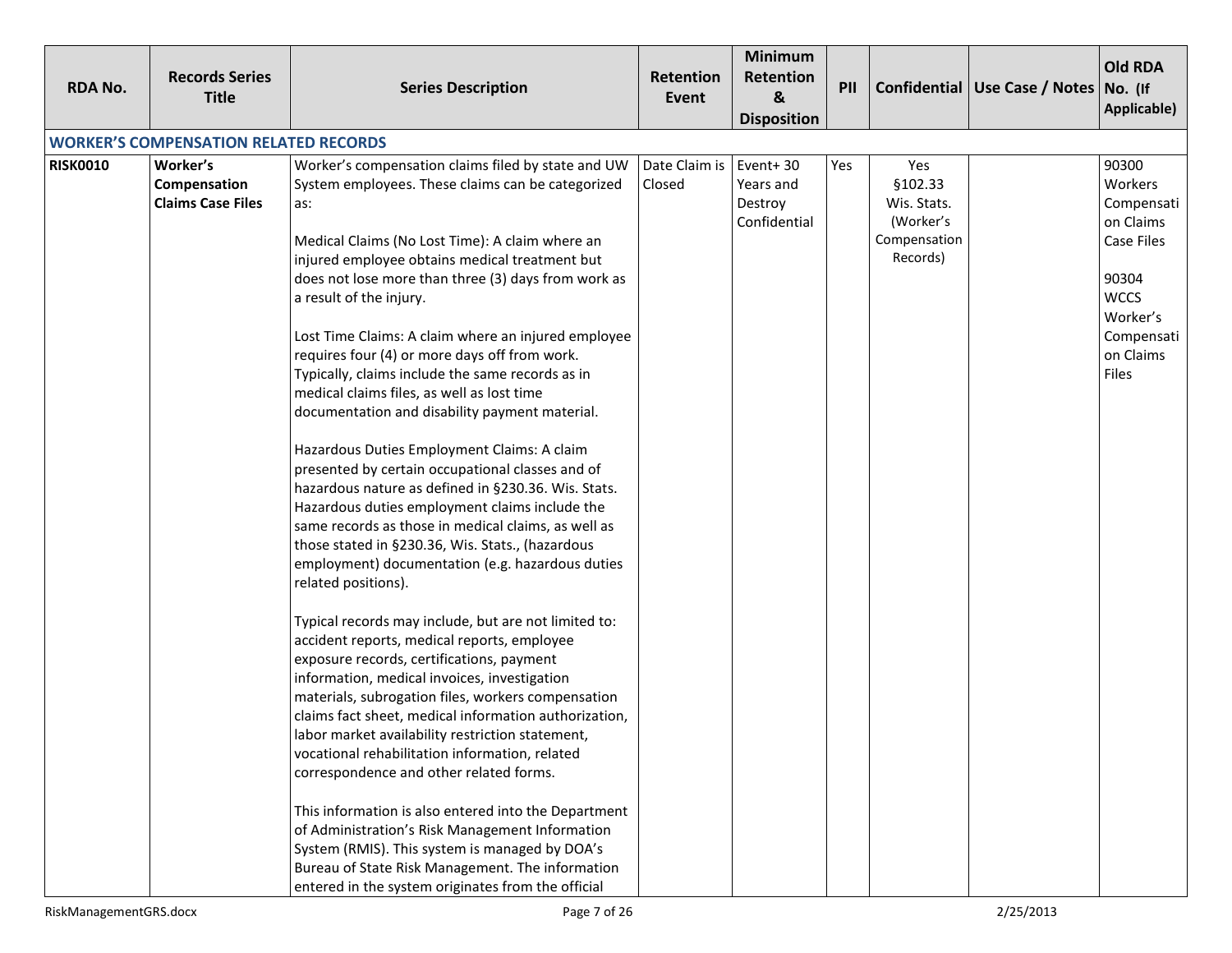| <b>RDA No.</b>                                                                  | <b>Records Series</b><br><b>Title</b>                                                                                                          | <b>Series Description</b>                                                                                                                                                                                                                                                                                                                                                                                                                                                                                                   | <b>Retention</b><br>Event | <b>Minimum</b><br><b>Retention</b><br>&<br><b>Disposition</b> | PII       |    | Confidential Use Case / Notes No. (If | <b>Old RDA</b><br>Applicable)                                                                                           |
|---------------------------------------------------------------------------------|------------------------------------------------------------------------------------------------------------------------------------------------|-----------------------------------------------------------------------------------------------------------------------------------------------------------------------------------------------------------------------------------------------------------------------------------------------------------------------------------------------------------------------------------------------------------------------------------------------------------------------------------------------------------------------------|---------------------------|---------------------------------------------------------------|-----------|----|---------------------------------------|-------------------------------------------------------------------------------------------------------------------------|
|                                                                                 |                                                                                                                                                | paper files related to medical claims (no lost time),<br>lost time claims, and hazardous employment claims<br>and includes: claim number, name, address, social<br>security number, date of birth, type of claim, agency<br>identification code, location of claim, cause of claim,<br>result of injury, payment histories, etc. All agencies<br>and UW-System have access to this database.<br>This record series covers the electronic data in the<br>RMIS and the paper files kept at the agencies and the<br>UW-System. |                           |                                                               |           |    |                                       |                                                                                                                         |
| <b>See</b><br><b>Occupational</b><br><b>Safety and</b><br><b>Health Section</b> | <b>Incident Reports</b><br>(Incidents only, no<br>lost time)                                                                                   | See RDA RISK0045 in the Occupational Safety and<br>Health Records Section of this schedule for retention<br>and disposition of these records.                                                                                                                                                                                                                                                                                                                                                                               |                           |                                                               |           |    |                                       | 90302<br>Incident<br>Reports -<br>No Claims                                                                             |
| <b>See</b><br><b>Occupational</b><br><b>Safety and</b><br><b>Health Section</b> | <b>Near-Miss Reports</b>                                                                                                                       | See RDA RISK0046 in the Occupational Safety and<br>Health Records Section of this schedule for retention<br>and disposition of these records.                                                                                                                                                                                                                                                                                                                                                                               |                           |                                                               |           |    |                                       | 90303<br><b>Near Miss</b><br>Reports                                                                                    |
| <b>RISK0011</b>                                                                 | <b>State Government</b><br><b>Workers</b><br>Compensation<br>Guidelines,<br><b>Procedures, Policies</b><br>and Other Related<br><b>Records</b> | Records include Workers Compensation program<br>guidelines, procedures, policies and other related<br>records for managing workers compensation claims<br>per Chapter 102 Wis. Stats.                                                                                                                                                                                                                                                                                                                                       | Superseded                | Event $+7$<br>Years and<br>Destroy                            | <b>No</b> | No |                                       | 90309<br>Statewide<br><b>WC Policies</b><br>90310<br><b>WC</b><br>Procedures<br>and<br>Procedural<br>Correspond<br>ence |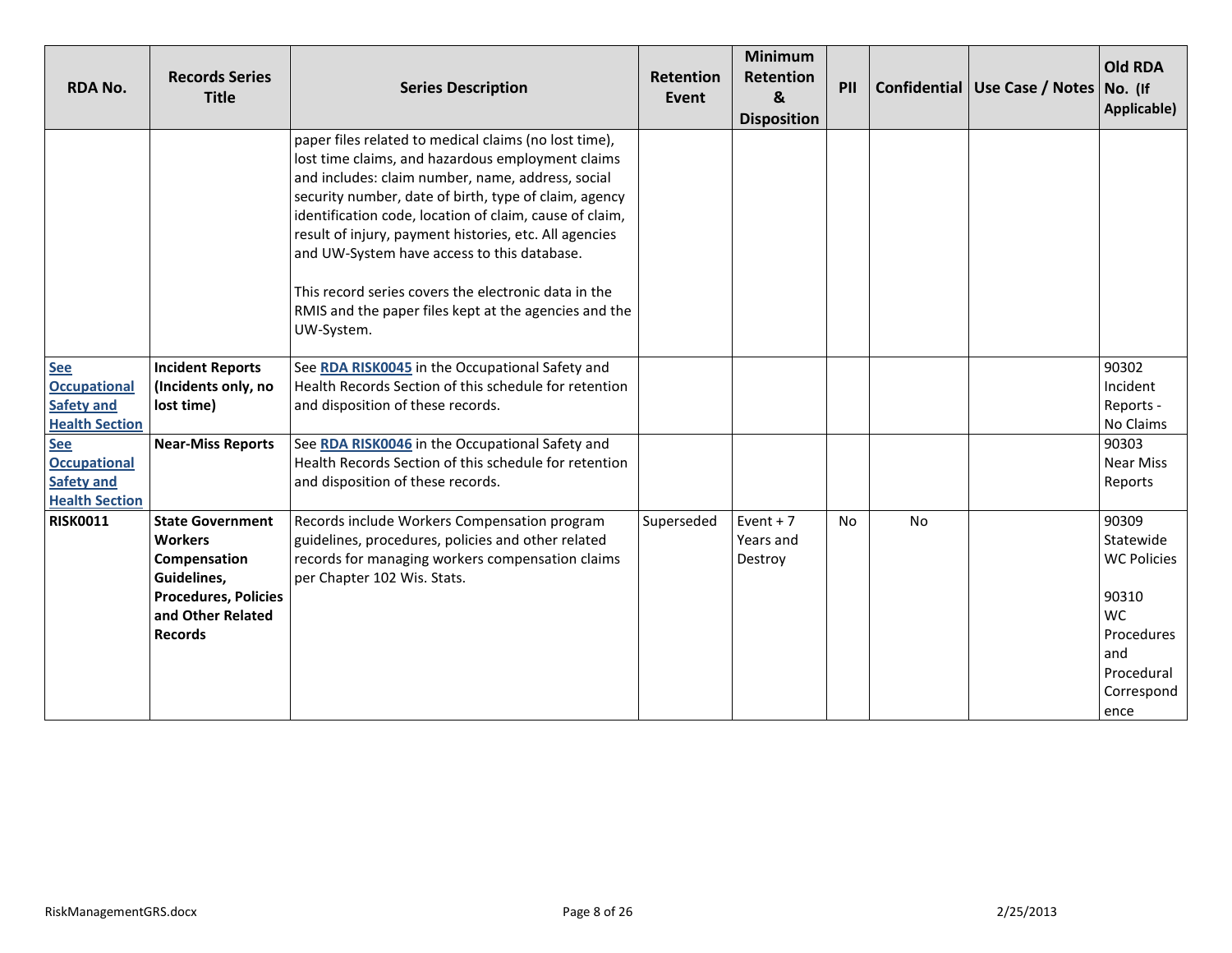| <b>RDA No.</b>  | <b>Records Series</b><br><b>Title</b>                                                                                                           | <b>Series Description</b>                                                                                                                                                                                                                                                                                                                                                                                                                                                                                                                                                                                                                                                                                                                                                                                                                                                                                                   | Retention<br>Event                                                                    | <b>Minimum</b><br>Retention<br>&<br><b>Disposition</b> | PII       |           | Confidential   Use Case / Notes   No. (If                                                                                                                                                                                                                                 | <b>Old RDA</b><br>Applicable) |
|-----------------|-------------------------------------------------------------------------------------------------------------------------------------------------|-----------------------------------------------------------------------------------------------------------------------------------------------------------------------------------------------------------------------------------------------------------------------------------------------------------------------------------------------------------------------------------------------------------------------------------------------------------------------------------------------------------------------------------------------------------------------------------------------------------------------------------------------------------------------------------------------------------------------------------------------------------------------------------------------------------------------------------------------------------------------------------------------------------------------------|---------------------------------------------------------------------------------------|--------------------------------------------------------|-----------|-----------|---------------------------------------------------------------------------------------------------------------------------------------------------------------------------------------------------------------------------------------------------------------------------|-------------------------------|
|                 | <b>PROPERTY AND LIABILITY RELATED RECORDS</b>                                                                                                   |                                                                                                                                                                                                                                                                                                                                                                                                                                                                                                                                                                                                                                                                                                                                                                                                                                                                                                                             |                                                                                       |                                                        |           |           |                                                                                                                                                                                                                                                                           |                               |
| <b>RISK0015</b> | <b>Property and</b><br><b>Liability General</b><br>Correspondence                                                                               | General correspondence relating to ongoing<br>administration/management of state self-funded<br>property and liability programs is generated under<br>§16.865, §20.865 (f) (fm) (dm) Wis. Stats.<br>Records may include letters and memos relating to<br>all aspects of state risk management property and<br>liability programs. Examples include Van Driver<br>Training records and applications; Driver Abstract<br>reviews and findings shared with agency staff.                                                                                                                                                                                                                                                                                                                                                                                                                                                       | Closure of<br>Specific Issue   Years and<br>Addressed<br>by the<br>Corresponde<br>nce | Event $+5$<br>Destroy                                  | <b>No</b> | No        | Note: Files<br>contained in this<br>records series<br>represent<br>materials that are<br>not contained in<br>the Property<br>and/or Liability<br>Claim Files RDAs:<br>RISK0026 &<br>RISK0036.                                                                             |                               |
| <b>RISK0016</b> | <b>State Government</b><br><b>Property &amp; Liability</b><br>Guidelines,<br><b>Procedures, Policies</b><br>and Other Related<br><b>Records</b> | Records include property and liability program<br>guidelines, procedures, policies and other related<br>records for managing property and liability claims per<br>§16.865, 20.865, 896.82 and 895.46 Wis. Stats.                                                                                                                                                                                                                                                                                                                                                                                                                                                                                                                                                                                                                                                                                                            | Superseded                                                                            | Event $+7$<br>Years and<br>Destroy                     | No        | <b>No</b> | Examples:<br>delegation<br>agreements,<br>Property and<br>Liability Manual.                                                                                                                                                                                               |                               |
| <b>RISK0017</b> | <b>Statewide Premium</b><br>Process &<br><b>Documentation</b>                                                                                   | Annually, the Bureau of State Risk Management<br>under authority of §16.865, and §20.865 (1) (f) Wis.<br>Stats., develops fiscal year premium documents<br>which support the State Risk Management Program.<br>This process reviews both the exposure and the<br>experience of state agencies and incorporates this<br>information into the development of state agency<br>premiums. The premiums generated pay liability,<br>worker's compensation and property claims and<br>maintain the administrative functions of the<br>program.<br>This record series may include documents comprised<br>of building values and content inventories. It also<br>includes RMIS reports generated to support the<br>agency's related experience over time, written<br>documentation explaining the purpose and process<br>of the premium function.<br>Official copy is at DOA. All state agencies maintain<br>background information. | Date of<br>Document<br>Creation                                                       | Event $+20$<br>Years and<br>Destroy<br>Confidential    | Yes       | Yes       | Wisbuild inventory<br>reports, RMIS<br>reports, agency<br>summary<br>documents<br>Note: Museums<br>records risk<br>insurance is<br>covered under this<br>RDA. Works of art<br>valuation and<br>inventory lists are<br>kept by the<br>agencies that have<br>these records. |                               |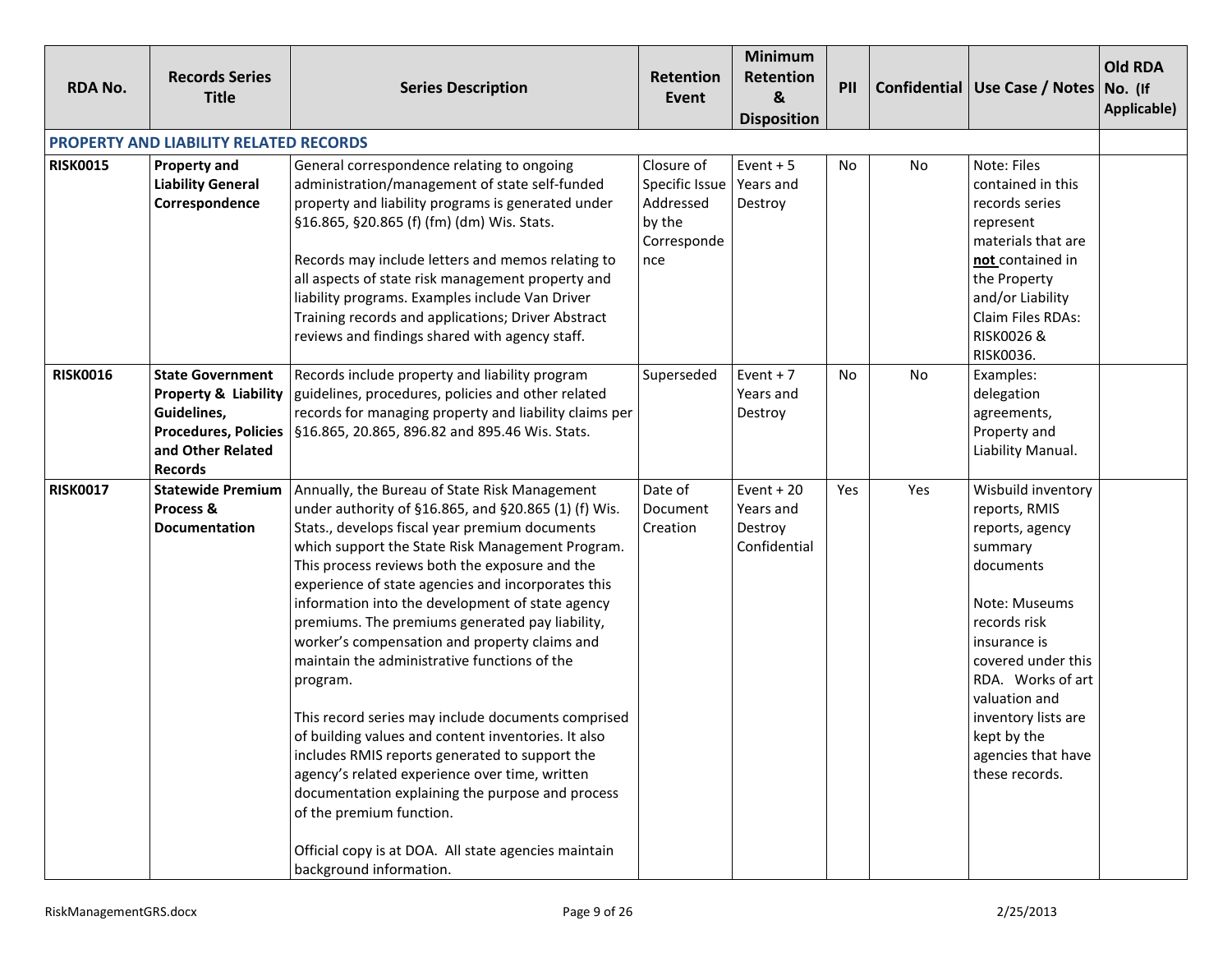| <b>RDA No.</b>  | <b>Records Series</b><br><b>Title</b>                                  | <b>Series Description</b>                                                                                                                                                                                                                                                                                                                                                                                                                                                                                                                                                                                                                | <b>Retention</b><br>Event   | <b>Minimum</b><br><b>Retention</b><br>&<br><b>Disposition</b> | PII |           | Confidential   Use Case / Notes   No. (If               | <b>Old RDA</b><br>Applicable) |
|-----------------|------------------------------------------------------------------------|------------------------------------------------------------------------------------------------------------------------------------------------------------------------------------------------------------------------------------------------------------------------------------------------------------------------------------------------------------------------------------------------------------------------------------------------------------------------------------------------------------------------------------------------------------------------------------------------------------------------------------------|-----------------------------|---------------------------------------------------------------|-----|-----------|---------------------------------------------------------|-------------------------------|
|                 | PROPERTY PROGRAM RELATED RECORDS                                       |                                                                                                                                                                                                                                                                                                                                                                                                                                                                                                                                                                                                                                          |                             |                                                               |     |           |                                                         |                               |
| <b>RISK0025</b> | <b>Property Insurance</b><br><b>Policies (General &amp;</b><br>Excess) | Pursuant to §16.865(5) Wis. Stats., the Department<br>of Administration Bureau of State Risk Management<br>(BSRM) is responsible to arrange appropriate<br>insurance contracts for the transfer of risk of loss on<br>the part of the state or its employees to the extent<br>such loss cannot reasonably be assumed by individual<br>agencies or self-funded programs. Agencies that<br>receive authorization from BSRM may secure<br>coverage for specific business purposes on their own.<br>This file may include the original copy of the policy,<br>endorsements to the policy, list of carriers, coverage<br>limits and premiums. | Policy<br>Effective<br>Date | Event $+30$<br>Years and<br>Destroy                           | No. | <b>No</b> | Official record is<br>kept at the<br>originating agency |                               |
| <b>RISK0026</b> | <b>Property Claim Files</b>                                            | §16.865 Wis. Stats., mandates responsibility for<br>statewide risk management coordination including<br>managing the statewide self-funded property<br>program.<br>Claim files may include accident/property loss<br>reports, investigative reports, evidential documents<br>such as photographs, payment vouchers and any<br>related correspondence. These records represent<br>the official property claim files.                                                                                                                                                                                                                      | Date Claim is<br>Closed     | Event $+5$<br>Years and<br>Destroy<br>Confidential            | Yes | <b>No</b> |                                                         |                               |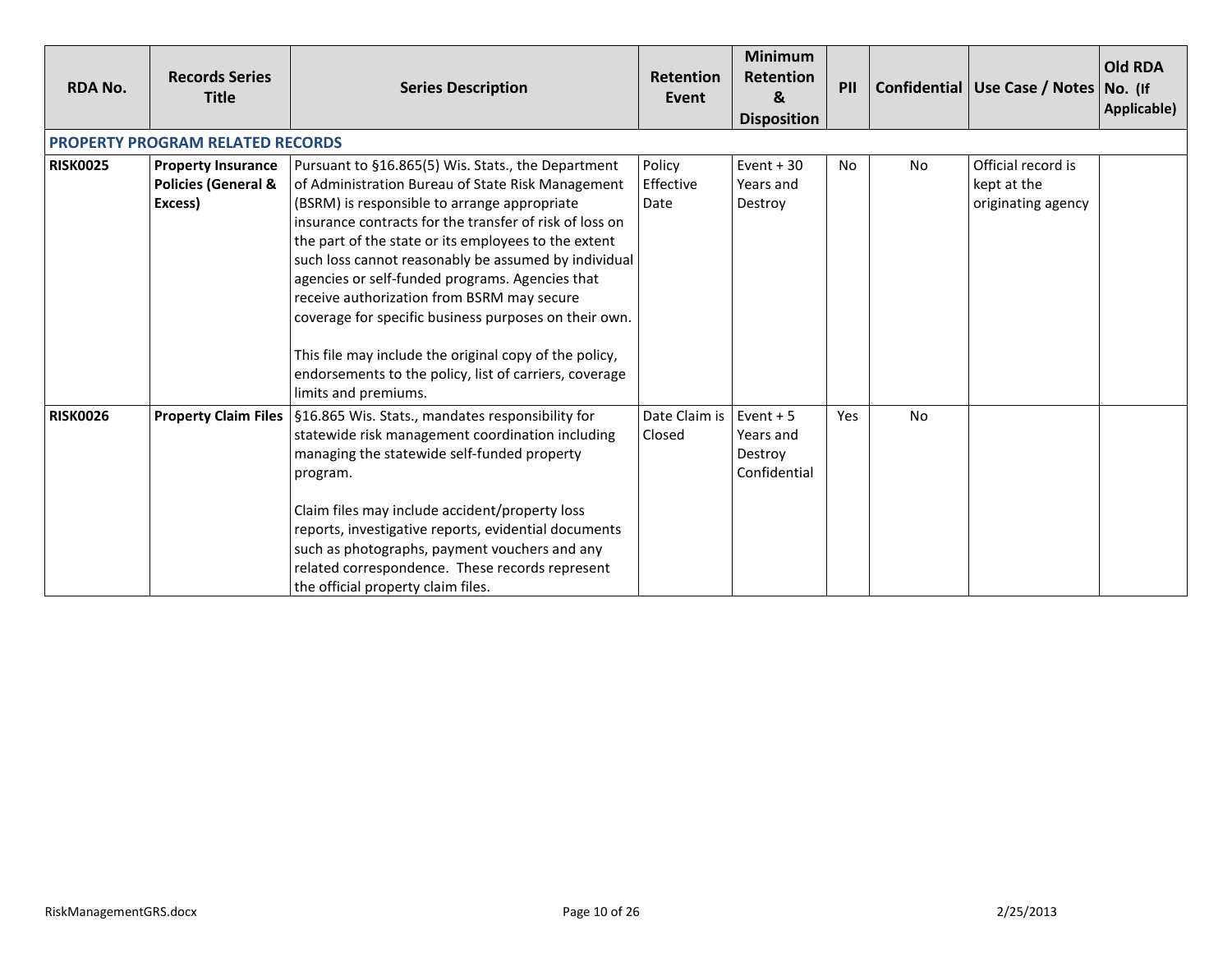| <b>RDA No.</b>  | <b>Records Series</b><br><b>Title</b>                              | <b>Series Description</b>                                                                                                                                                                                                                                                                                                                                                                                                                                                                                                                          | <b>Retention</b><br>Event | <b>Minimum</b><br><b>Retention</b><br>&<br><b>Disposition</b> | PII |           | Confidential   Use Case / Notes   No. (If | <b>Old RDA</b><br>Applicable) |
|-----------------|--------------------------------------------------------------------|----------------------------------------------------------------------------------------------------------------------------------------------------------------------------------------------------------------------------------------------------------------------------------------------------------------------------------------------------------------------------------------------------------------------------------------------------------------------------------------------------------------------------------------------------|---------------------------|---------------------------------------------------------------|-----|-----------|-------------------------------------------|-------------------------------|
| <b>RISK0027</b> | <b>Precedent-Setting</b><br><b>Property Claims</b>                 | This records series pertains to property claims which<br>have precedent-setting impact on the State of<br>Wisconsin and the State Risk Management program.<br>Claim files to be retained include those that are<br>catastrophic in nature and/or breach one million<br>dollars. Additionally, large losses that have multiple<br>locations, such as the June 2008 flooding, or claims<br>that may have large subrogation actions would also<br>be included.<br>Files may contain complete property investigations<br>and supporting documentation. | Date Claim is<br>Closed   | Event $+25$<br>Years and<br>Transfer to<br><b>WHS</b>         | Yes | <b>No</b> |                                           |                               |
| <b>RISK0028</b> | <b>Property Incident</b><br>and Denial Reports<br>- No Claim Filed | Incident and denial files may include accident<br>reports, damage reports, repair orders, estimates,<br>adjuster claim reports and other investigative<br>materials. No claim was generated and no payment<br>was made.                                                                                                                                                                                                                                                                                                                            | Date of<br>Incident       | Event $+5$<br>Years and<br>Destroy<br>Confidential            | Yes | <b>No</b> |                                           |                               |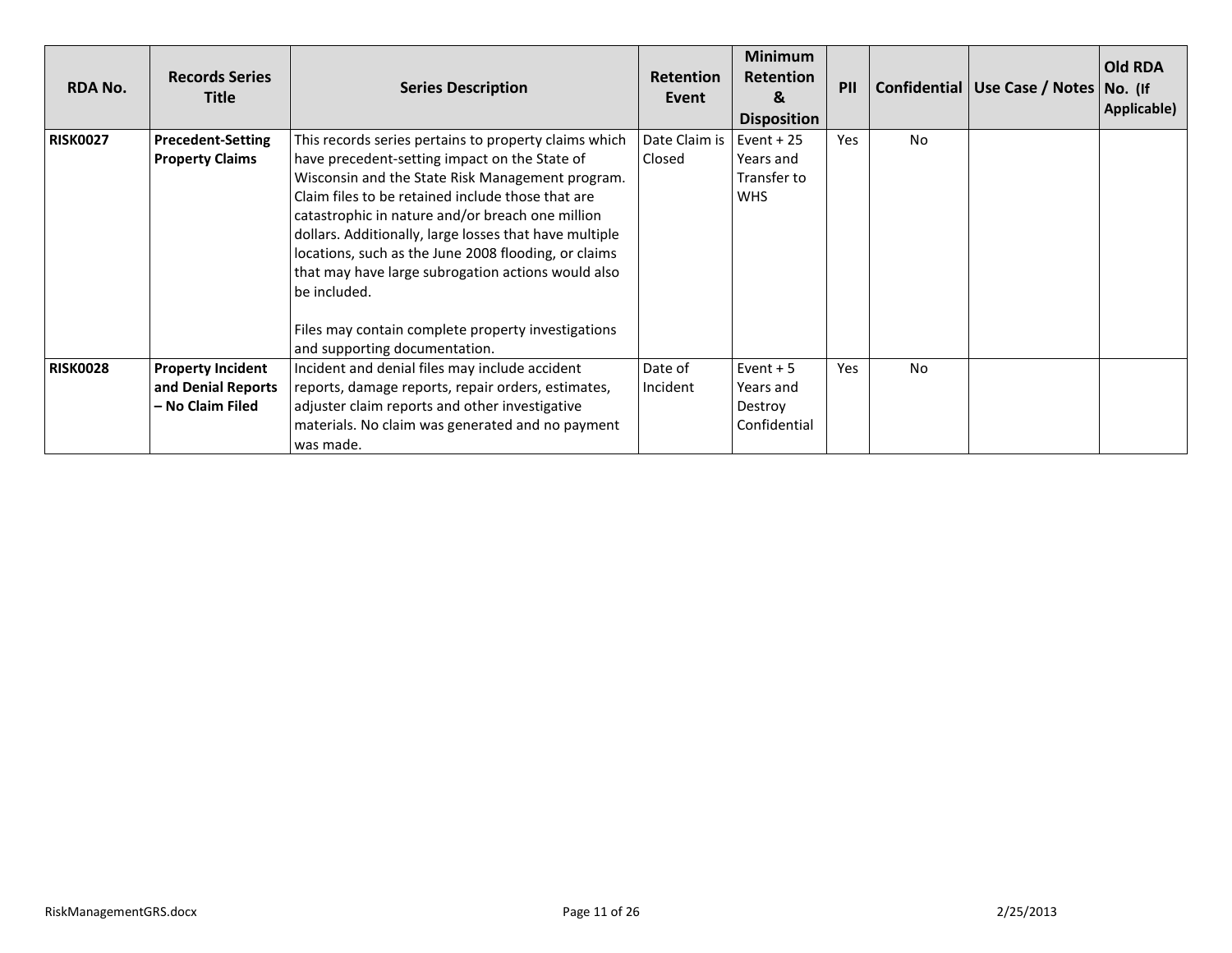<span id="page-11-0"></span>

| <b>RDA No.</b>  | <b>Records Series</b><br><b>Title</b>                           | <b>Series Description</b>                                                                                                                                                                                                                                                                                                                                                                                                                                                                                                                                                                                                                                                                                 | <b>Retention</b><br>Event                                                                                                                                                                                                                  | Minimum<br>Retention<br>$\boldsymbol{8}$<br><b>Disposition</b> | PII |                                                                                                                                     | Confidential   Use Case / Notes   No. (If             | <b>Old RDA</b><br>Applicable) |
|-----------------|-----------------------------------------------------------------|-----------------------------------------------------------------------------------------------------------------------------------------------------------------------------------------------------------------------------------------------------------------------------------------------------------------------------------------------------------------------------------------------------------------------------------------------------------------------------------------------------------------------------------------------------------------------------------------------------------------------------------------------------------------------------------------------------------|--------------------------------------------------------------------------------------------------------------------------------------------------------------------------------------------------------------------------------------------|----------------------------------------------------------------|-----|-------------------------------------------------------------------------------------------------------------------------------------|-------------------------------------------------------|-------------------------------|
|                 | <b>LIABILITY PROGRAM RELATED RECORDS</b>                        |                                                                                                                                                                                                                                                                                                                                                                                                                                                                                                                                                                                                                                                                                                           |                                                                                                                                                                                                                                            |                                                                |     |                                                                                                                                     |                                                       |                               |
| <b>RISK0035</b> | <b>Liability Insurance</b><br>Policies (General,<br>and Excess) | Pursuant to §16.865(5) Wis. Stats., the Department<br>of Administration Bureau of State Risk Management<br>(BSRM) is responsible to arrange appropriate<br>insurance contracts for the transfer of risk of loss on<br>the part of the state or its employees to the extent<br>such loss cannot reasonably be assumed by individual<br>agencies or self-funded programs. Agencies that<br>receive authorization from BSRM may secure<br>coverage for specific business purposes on their own.<br>This file may include the original copy of the policy,<br>endorsements to the policy, list of carriers, coverage<br>limits and premiums.                                                                  | Policy<br>Effective<br>Date                                                                                                                                                                                                                | Event + $75$<br>Years and<br>Destroy                           | No  | <b>No</b>                                                                                                                           | Copies may be<br>kept at the agency<br>or at DOA BSRM |                               |
| <b>RISK0036</b> | <b>Liability Claim Files</b>                                    | §16.865 Wis. Stats., mandates responsibility for<br>statewide risk management coordination including<br>managing the statewide self-funded liability program<br>Claim files may include normal liability claims and<br>claims involving a minor or a structured settlement.<br>In cases where a minor is involved, records must be<br>retained for 11 years after the minor reaches age 18.<br>For structured settlements, records must be kept for<br>11 years after the structure is paid off.<br>Documents include accident reports, damage<br>reports, repair orders, estimates, adjuster claim<br>reports and release of all claims. Payment letters and<br>photocopies of checks are also included. | Date Claim is<br>Closed<br>(For Normal<br>Liability<br>Claims)<br><b>OR</b><br>Date Minor<br>Turns 18<br>(Claims<br>Involving a<br>Minor)<br>OR<br>Date<br>Structured<br>Settlement<br>is Paid Off<br>(Structured<br>Settlement<br>Claims) | Event $+11$<br>Years and<br>Destroy<br>Confidential            | Yes | Yes<br>§146.82<br>Wis. Stats.<br>(Medical<br>Records)<br>§51.30<br>Wis. Stats.<br>(Mental<br>Health Care &<br>Treatment<br>Records) |                                                       |                               |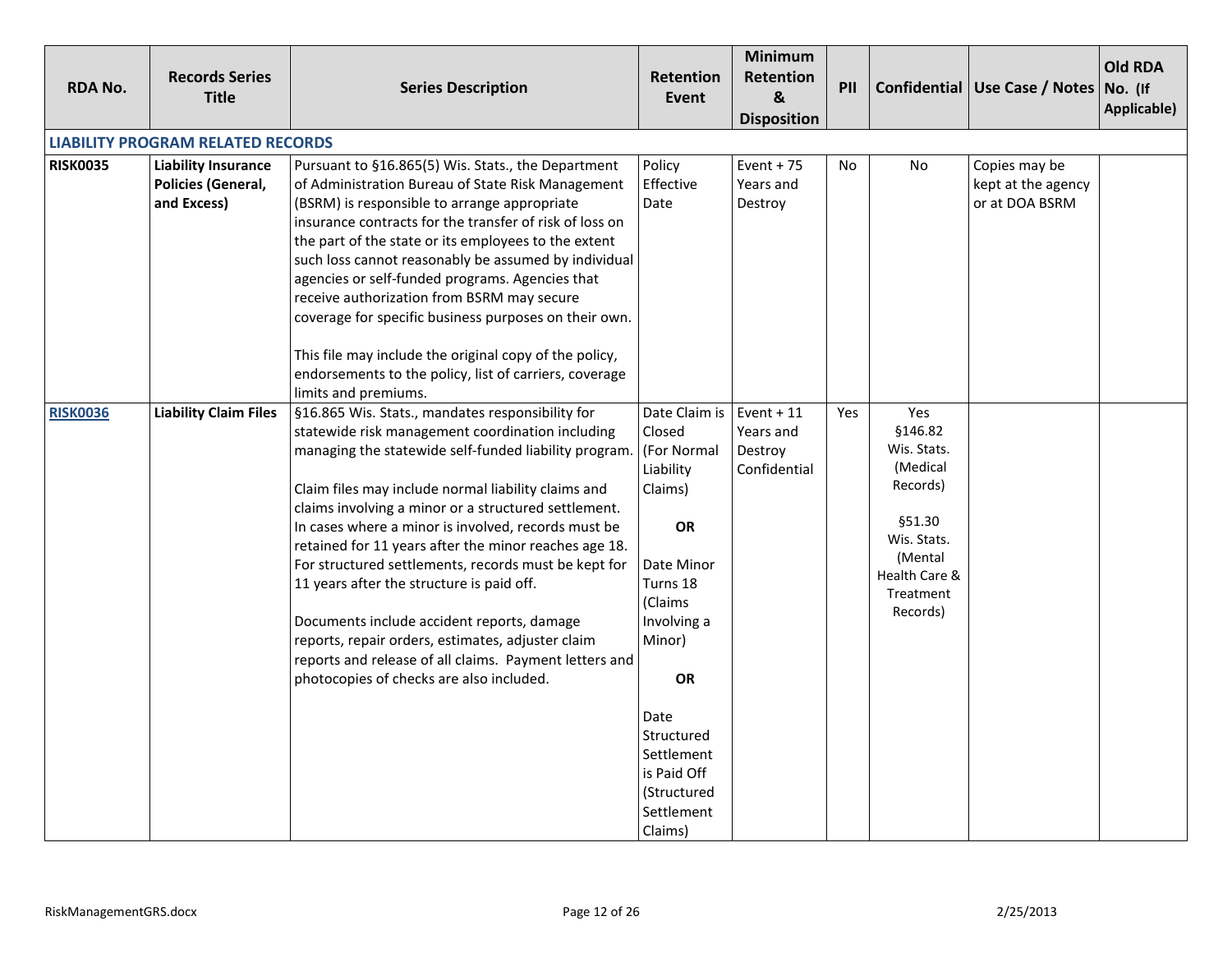| <b>RDA No.</b>  | <b>Records Series</b><br><b>Title</b>                                              | <b>Series Description</b>                                                                                                                                                                                                                                                                                                                                                                                                                                                                                                                                                                                                                                                                                                                                                            | <b>Retention</b><br>Event              | Minimum<br>Retention<br>$\boldsymbol{8}$<br><b>Disposition</b> | PII |                                                                                                                                      | Confidential   Use Case / Notes   No. (If                                       | <b>Old RDA</b><br>Applicable) |
|-----------------|------------------------------------------------------------------------------------|--------------------------------------------------------------------------------------------------------------------------------------------------------------------------------------------------------------------------------------------------------------------------------------------------------------------------------------------------------------------------------------------------------------------------------------------------------------------------------------------------------------------------------------------------------------------------------------------------------------------------------------------------------------------------------------------------------------------------------------------------------------------------------------|----------------------------------------|----------------------------------------------------------------|-----|--------------------------------------------------------------------------------------------------------------------------------------|---------------------------------------------------------------------------------|-------------------------------|
| <b>RISK0037</b> | <b>Precedent-Setting</b><br><b>Liability Claims</b>                                | This records series pertains to liability claims which<br>have precedent-setting impact on the State of<br>Wisconsin and the State Risk Management program.<br>Claim files to be retained include those that are<br>catastrophic in nature and/or breach one million<br>dollars.<br>Files may contain complete liability investigations<br>and supporting documentation.                                                                                                                                                                                                                                                                                                                                                                                                             | Date Claim is<br>Closed                | Event $+25$<br>Years and<br>Transfer to<br><b>WHS</b>          | Yes | Yes<br>\$146.82<br>Wis. Stats.<br>(Medical<br>Records)<br>§51.30<br>Wis. Stats.<br>(Mental<br>Health Care &<br>Treatment<br>Records) |                                                                                 |                               |
| <b>RISK0038</b> | <b>Liability Incident</b><br>and Denial<br>Documentation-<br><b>No Claim Filed</b> | Incident and denial files may include accident<br>reports, damage reports, repair orders, estimates,<br>adjuster claim reports and other investigative<br>materials. No claim was generated and no payment<br>was made.                                                                                                                                                                                                                                                                                                                                                                                                                                                                                                                                                              | Date of<br>Incident                    | Event $+11$<br>Years and<br>Destroy<br>Confidential            | Yes | Yes<br>§146.82<br>Wis. Stats.<br>(Medical<br>Records)                                                                                | Note: There is a<br>potential that a<br>claim may be filed<br>many years later. |                               |
| <b>RISK0039</b> | <b>Volunteer Health</b><br><b>Care Program</b><br>(VHCP)                           | The Volunteer Health Care Program was originally<br>enacted in 1989 as a pilot program in Brown & Racine   Approves or<br>Counties. It has since spread state wide to address<br>health care needs of the uninsured, underinsured<br>and those on different state run medical programs.<br>Documentation related to the approval of all<br>volunteer health care applicants for this statewide<br>program. Document examples include completed<br>applications, approval letters, Department of Safety<br>and Professional Services (DSPS) information on<br>licensure for each applicant, policy decisions and<br>program expansion correspondence.<br>Claims generated from this program are handled by<br>the liability program and the files are covered within<br>RDA RISK0036. | Date BSRM<br>Denies the<br>Application | Event $+25$<br>Years and<br>Destroy<br>Confidential            | Yes | No                                                                                                                                   |                                                                                 |                               |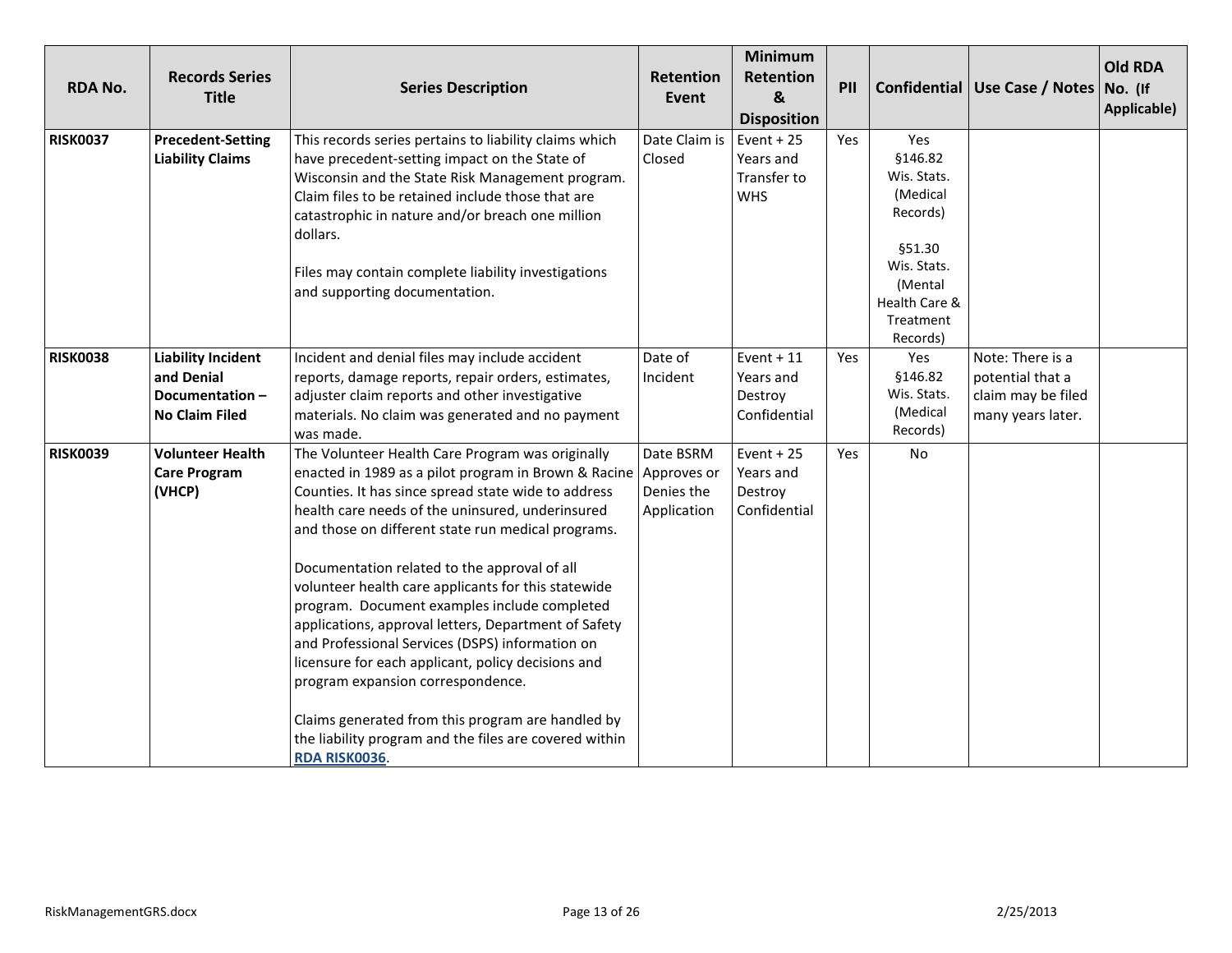<span id="page-13-2"></span><span id="page-13-1"></span><span id="page-13-0"></span>

| <b>RDA No.</b>  | <b>Records Series</b><br><b>Title</b>                        | <b>Series Description</b>                                                                                                                                                                                                                                                                                                                                                                                                                                                                                                                                                                                                                                                                                                                                           | Retention<br>Event  | Minimum<br>Retention<br>&<br><b>Disposition</b>     | PII       |                                                       | Confidential   Use Case / Notes   No. (If                                                                                              | <b>Old RDA</b><br>Applicable)              |
|-----------------|--------------------------------------------------------------|---------------------------------------------------------------------------------------------------------------------------------------------------------------------------------------------------------------------------------------------------------------------------------------------------------------------------------------------------------------------------------------------------------------------------------------------------------------------------------------------------------------------------------------------------------------------------------------------------------------------------------------------------------------------------------------------------------------------------------------------------------------------|---------------------|-----------------------------------------------------|-----------|-------------------------------------------------------|----------------------------------------------------------------------------------------------------------------------------------------|--------------------------------------------|
|                 | <b>OCCUPATIONAL SAFETY AND HEALTH RECORDS</b>                |                                                                                                                                                                                                                                                                                                                                                                                                                                                                                                                                                                                                                                                                                                                                                                     |                     |                                                     |           |                                                       |                                                                                                                                        |                                            |
| <b>RISK0045</b> | <b>Incident Reports</b><br>(Incidents Only, No<br>Lost Time) | This records series covers incident reports for which<br>no expenses have been incurred. Incidents only, no<br>medical expenses incurred and no lost time.<br>Information on incidents is documented in the<br>accident report, supervisory analysis, safety officer<br>analysis and related correspondence.<br>See RDA RISK0049 for the retention of the                                                                                                                                                                                                                                                                                                                                                                                                           | Date of<br>Incident | Event $+12$<br>Years and<br>Destroy<br>Confidential | Yes       | Yes<br>§146.82<br>Wis. Stats.<br>(Medical<br>Records) |                                                                                                                                        | 90302<br>Incident<br>Reports - No<br>Claim |
| <b>RISK0046</b> | <b>Near-Miss Reports</b>                                     | occupational exposure incidents records.<br>These records are documentation on accident<br>analysis forms describing hazardous working<br>conditions that could lead to worker's compensation<br>claims. Data from these forms are gleaned to study<br>trends and to improve a safe working environment.                                                                                                                                                                                                                                                                                                                                                                                                                                                            | Date of<br>Incident | Event $+5$<br>Years and<br>Destroy<br>Confidential  | Yes       | Yes<br>§146.82<br>Wis. Stats.<br>(Medical<br>Records) |                                                                                                                                        | 90303<br>Near-Miss<br>Reports              |
| <b>RISK0047</b> | <b>Safety and Health</b><br>Program                          | State agency's written safety programs, annual plans,<br>policies, procedures, guidelines, components,<br>monitoring data and reports for programs such as<br>Confined Space, Ergonomics, Hazard Communication,<br>Bloodborne Pathogens, Fall Protection, Hot Work,<br>Lockout/Tagout, Hazard Communication, Hearing<br>Conservation, Respiratory Protection, Powered<br>Industrial Trucks, Personal Protective Equipment and<br>other similar safety programs. Also includes agency<br><b>Emergency Action Plans and Employee Summary</b><br>Guides (i.e. agencies' evacuation and safe sheltering<br>plans and procedures for employee safety during<br>emergency conditions, evacuation routes, etc. It also<br>includes agency fire and tornado drill reports). | Superseded          | Event $+7$<br>Years and<br>Destroy                  | <b>No</b> | <b>No</b>                                             | See Administrative<br>Records GRS RDA<br><b>ADM00008</b> for<br>agencies' official<br>copy and work<br>papers of the<br>COOP/COG plan. |                                            |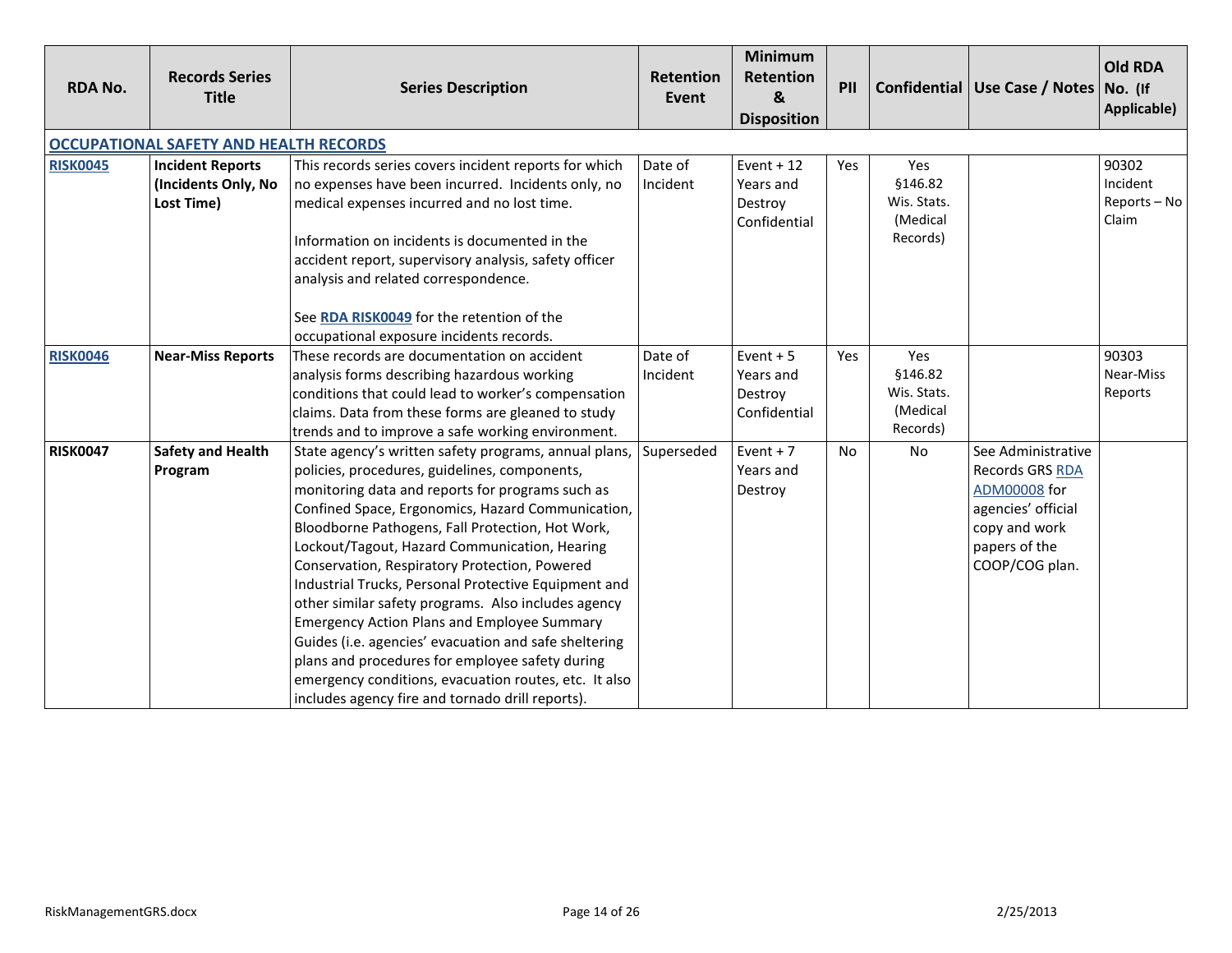<span id="page-14-0"></span>

| <b>RDA No.</b>  | <b>Records Series</b><br><b>Title</b>                  | <b>Series Description</b>                                                                                                                                                                                                                                                                                                                                                                                                                                                                                                                                                                                             | <b>Retention</b><br><b>Event</b>                                           | <b>Minimum</b><br>Retention<br>&<br><b>Disposition</b>                                                                                                                                           | PII       |                                                       | Confidential   Use Case / Notes                                                                                                                                                 | <b>Old RDA</b><br>No. (If<br>Applicable)                |
|-----------------|--------------------------------------------------------|-----------------------------------------------------------------------------------------------------------------------------------------------------------------------------------------------------------------------------------------------------------------------------------------------------------------------------------------------------------------------------------------------------------------------------------------------------------------------------------------------------------------------------------------------------------------------------------------------------------------------|----------------------------------------------------------------------------|--------------------------------------------------------------------------------------------------------------------------------------------------------------------------------------------------|-----------|-------------------------------------------------------|---------------------------------------------------------------------------------------------------------------------------------------------------------------------------------|---------------------------------------------------------|
| <b>RISK0048</b> | <b>Safety Data Sheets</b><br>(SDS)                     | Per OSHA each workplace is required to keep SDSs<br>provided by manufacturers and importers of<br>hazardous chemicals.                                                                                                                                                                                                                                                                                                                                                                                                                                                                                                | SDS is<br>Superseded<br><b>OR</b><br>Use of<br>Chemical is<br>Discontinued | If SDS is<br>superseded,<br>destroy<br>previous SDS<br>and keep the<br>most<br>current one<br><b>OR</b><br>If use of<br>chemical is<br>discontinued<br>retain SDS<br>for 30 years<br>and destroy | <b>No</b> | <b>No</b>                                             | This RDA is no<br>longer part of the<br>Facilities GRS.<br>The series title has<br>been renamed to<br>Safety Data Sheets<br>(SDS) which is the<br>new name<br>assigned by OSHA. | FAC00067<br>Material<br>Safety Data<br>Sheets<br>(MSDS) |
| <b>RISK0049</b> | <b>Exposure Records</b>                                | Includes the specifics of the incident and any agency<br>related form, report or record. It also includes<br>records of personal exposures required to be<br>maintained by the agency that has conducted or<br>contracted for the monitoring. In most cases records<br>includes documents such as personal exposure<br>samples for chemicals, ionizing radiation, asbestos,<br>lead, and noise; wipe samples to determine surface<br>contamination; bulk samples to analyze for asbestos<br>content; and reports or inspections or surveys of<br>activities related to actual or potential occupational<br>exposures. | Date of<br>Exposure                                                        | Event +75<br>Years and<br>Destroy<br>Confidential                                                                                                                                                | Yes       | Yes<br>§146.82<br>Wis. Stats.<br>(Medical<br>Records) | Example: Noise<br>exposure records<br>OSHA 29 CFR 1910,<br>1910.120 and<br>1926; also Chapter<br>SPS 332 Wis. Stats.                                                            |                                                         |
| <b>RISK0050</b> | <b>Internal Workplace</b><br><b>Safety Inspections</b> | Includes safety inspections, audits, surveys or<br>reviews of the workplace initiated or contracted by<br>the resident state agency.                                                                                                                                                                                                                                                                                                                                                                                                                                                                                  | Date of<br>Report                                                          | Event $+7$<br>Years and<br>Destroy                                                                                                                                                               | <b>No</b> | No                                                    |                                                                                                                                                                                 |                                                         |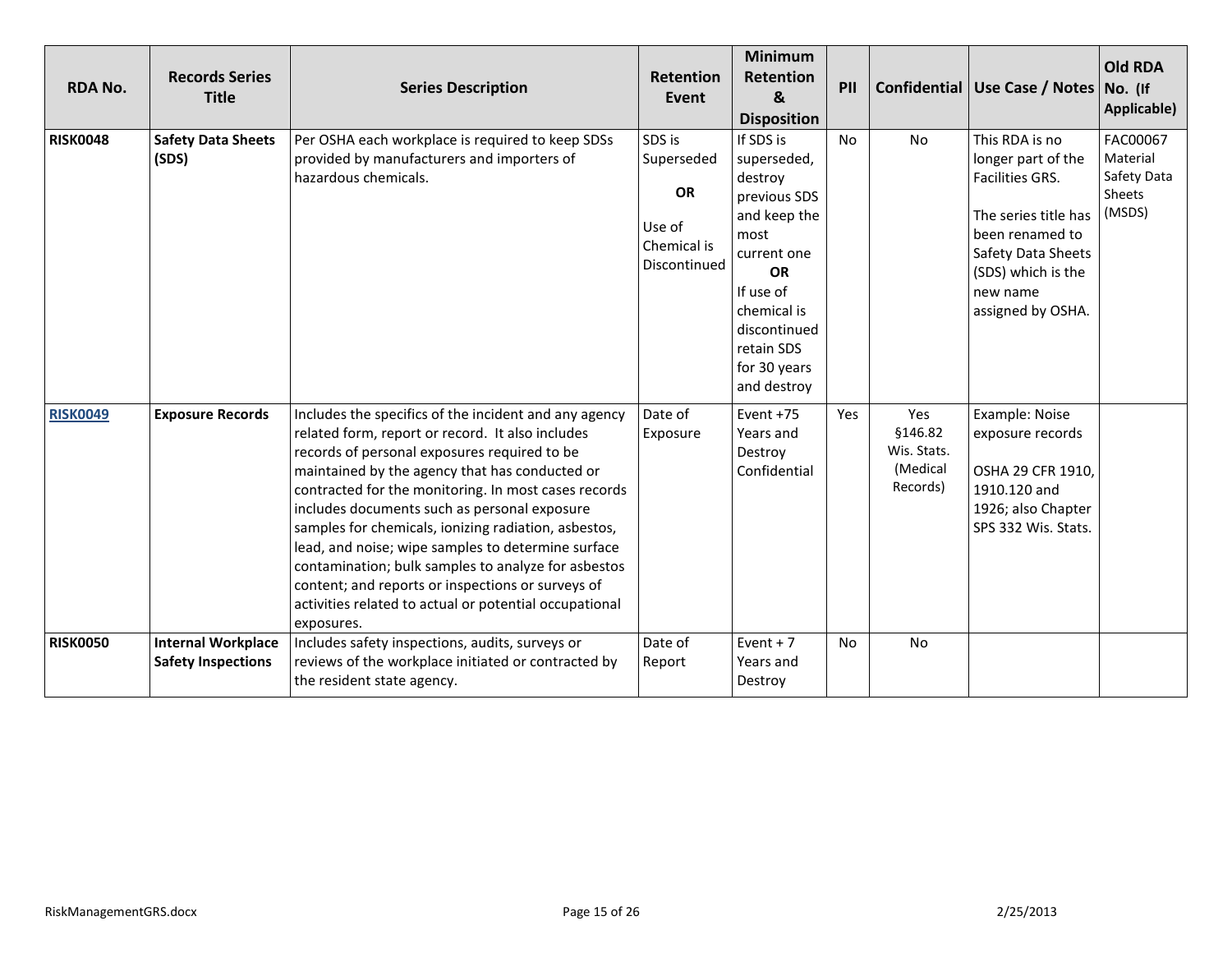| <b>RDA No.</b>  | <b>Records Series</b><br><b>Title</b>                                                    | <b>Series Description</b>                                                                                                                                                                                                                                                                                                                                                                                                                                                                                      | <b>Retention</b><br>Event                      | <b>Minimum</b><br><b>Retention</b><br>$\boldsymbol{8}$<br><b>Disposition</b> | PII       |           | Confidential   Use Case / Notes   No. (If | <b>Old RDA</b><br>Applicable) |
|-----------------|------------------------------------------------------------------------------------------|----------------------------------------------------------------------------------------------------------------------------------------------------------------------------------------------------------------------------------------------------------------------------------------------------------------------------------------------------------------------------------------------------------------------------------------------------------------------------------------------------------------|------------------------------------------------|------------------------------------------------------------------------------|-----------|-----------|-------------------------------------------|-------------------------------|
| <b>RISK0051</b> | Compliance<br><b>Workplace Safety</b><br><b>Inspections</b>                              | Safety inspections, audits, department orders,<br>section violations, corrective action orders and<br>surveys or reviews of the workplace performed by an<br>outside compliance agency such as OSHA or the<br>Department of Safety and Professional Services.<br>Includes citations and notifications of penalties,<br>results of investigations, Modification Abatement<br>Plan requests, and final Abatement Plan<br>documentation.                                                                          | Date of<br>Resolution or<br>Compliance<br>Plan | Event $+7$<br>Years and<br>Destroy                                           | No        | No        |                                           |                               |
| <b>RISK0052</b> | <b>Job Hazard Analysis</b>                                                               | Job safety surveys and analysis of a specific job or<br>task. Includes documents used to identify, analyze<br>and record the steps involved in performing a specific<br>job, existing or potential safety and health hazards<br>associated with each step and the recommended<br>action(s)/procedure(s) that will eliminate or reduce<br>the hazards and the risk of a workplace injury or<br>illness.                                                                                                         | Superseded<br>or Task<br>Eliminated            | Event $+7$<br>Years and<br>Destroy                                           | No        | <b>No</b> |                                           |                               |
| <b>RISK0053</b> | <b>Ergonomics</b><br><b>Assessments and</b><br><b>Related Material</b>                   | Includes individual and workstation evaluations, pre-<br>evaluation questionnaires, potential procurement<br>documents, follow-ups and all related materials.                                                                                                                                                                                                                                                                                                                                                  | Date of<br>Assessment                          | Event $+7$<br>Years and<br>Destroy<br>Confidential                           | Yes       | <b>No</b> |                                           |                               |
| <b>RISK0054</b> | <b>OSHA Logs</b>                                                                         | Includes OSHA Form 300- Log of Work Related<br>Injuries and Illnesses, Form 301 - Injury & Illness<br>Incident Report and other equivalent forms.                                                                                                                                                                                                                                                                                                                                                              | Date of Log                                    | Event $+7$<br>Years and<br>Destroy<br>Confidential                           | Yes       | No        |                                           |                               |
| <b>RISK0055</b> | <b>Industrial Hygiene</b><br><b>Supporting</b><br><b>Documents and</b><br><b>Reports</b> | Includes control measures that protect employees<br>from chemical, physical and/or biological stressors,<br>such as noise, chemical exposures, excessive<br>temperatures, dusts, mists, and vapors, and air<br>quality evaluations/results.<br>Included among these records are indoor air quality<br>surveys, noise and hearing conservation, respiratory<br>protection, compliance exposure monitoring,<br>baseline noise surveys, and other similar industrial<br>hygiene surveys, assessments and reports. | Date of<br>Report                              | Event $+30$<br>Years and<br>Destroy                                          | <b>No</b> | <b>No</b> |                                           |                               |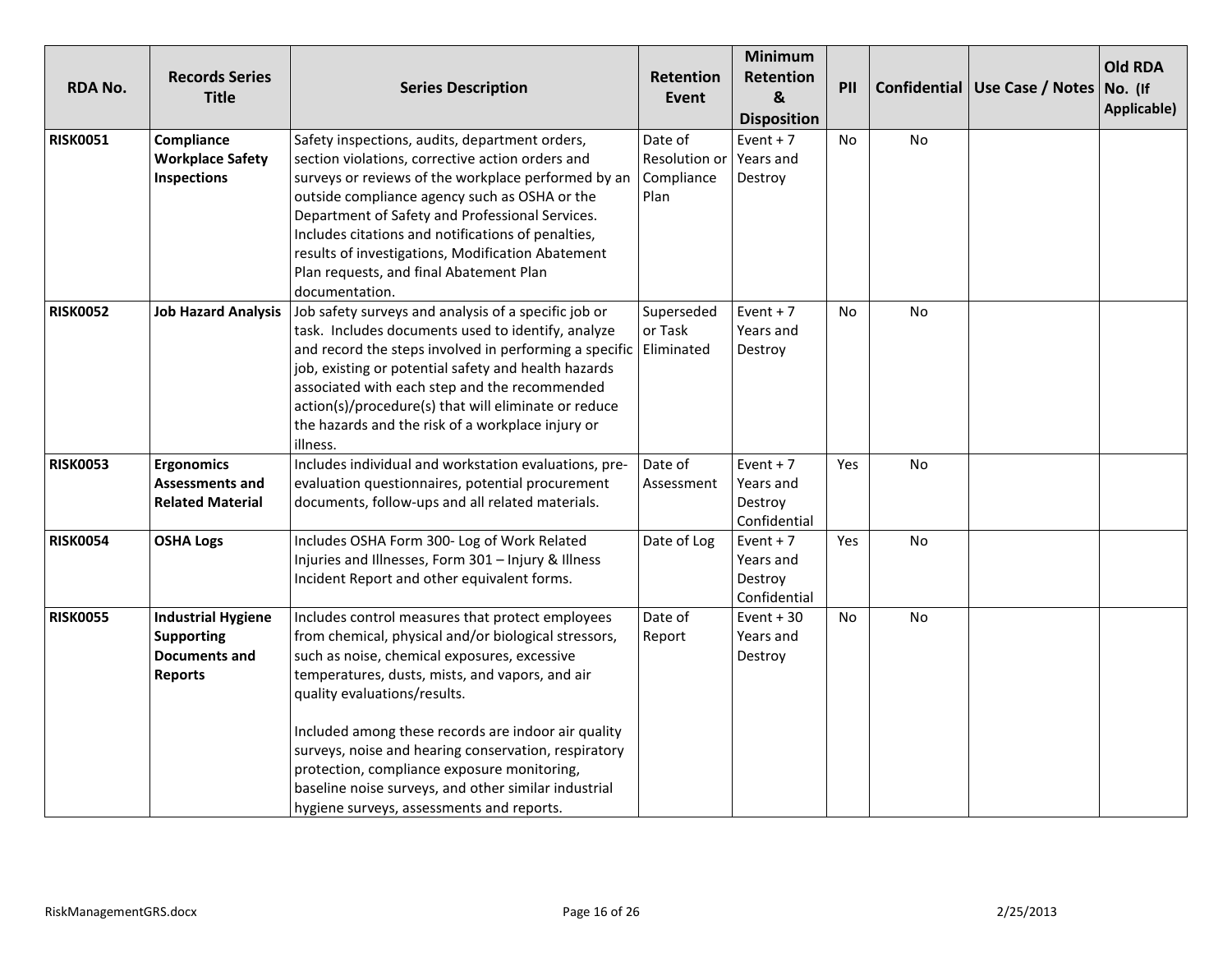| <b>RDA No.</b>  | <b>Records Series</b><br><b>Title</b> | <b>Series Description</b>                               | <b>Retention</b><br>Event | <b>Minimum</b><br><b>Retention</b><br>&<br><b>Disposition</b> | PII       |           | Confidential   Use Case / Notes | <b>Old RDA</b><br>No. (If<br>Applicable) |
|-----------------|---------------------------------------|---------------------------------------------------------|---------------------------|---------------------------------------------------------------|-----------|-----------|---------------------------------|------------------------------------------|
| <b>RISK0056</b> | <b>General Safety</b>                 | Included in the file are responses to all inquiries and | Date of                   | Event $+2$                                                    | No        | No        | Records not                     |                                          |
|                 | Reports, Issues,                      | noted follow-up steps, if any, to correct any noted     | Resolution                | Years and                                                     |           |           | included in specific            |                                          |
|                 | <b>Complaints and</b>                 | deficiencies.                                           |                           | Destroy                                                       |           |           | program RDAs.                   |                                          |
|                 | <b>Inquiries</b>                      |                                                         |                           |                                                               |           |           |                                 |                                          |
|                 | Received/Generate                     | Also includes periodic reports concerning agency        |                           |                                                               |           |           | May include Safety              |                                          |
|                 | d by Safety Staff                     | safety activities, including minutes of monthly safety  |                           |                                                               |           |           | Committee                       |                                          |
|                 |                                       | meetings, accident data analysis, safety and health     |                           |                                                               |           |           | inquiries.                      |                                          |
|                 |                                       | program assessments, trend or accident analysis         |                           |                                                               |           |           |                                 |                                          |
|                 |                                       | reports, chemical inventory lists, SCBA (Self-          |                           |                                                               |           |           |                                 |                                          |
|                 |                                       | Contained Breathing Apparatus) inspections and          |                           |                                                               |           |           |                                 |                                          |
|                 |                                       | other similar or related reports.                       |                           |                                                               |           |           |                                 |                                          |
| <b>RISK0057</b> | <b>Safety Permits</b>                 | Approved plan of work for specific job safety action.   | Expiration of             | Event $+1$                                                    | No        | No        |                                 |                                          |
|                 |                                       | Examples include permits for Confined Space Entry,      | Permit                    | Year and                                                      |           |           |                                 |                                          |
|                 |                                       | Lockout/Tagout, Hot Works and other related             |                           | Destroy                                                       |           |           |                                 |                                          |
|                 |                                       | permits.                                                |                           |                                                               |           |           |                                 |                                          |
| <b>RISK0058</b> | <b>Hoists, Cranes and</b>             | Includes inspection reports for hoists, slings and      | Date of                   | Event+5                                                       | <b>No</b> | <b>No</b> |                                 |                                          |
|                 | <b>Personnel Lifts</b>                | chains, gantry cranes, man-lifts, scissor lifts, and    | Inspection                | Years and                                                     |           |           |                                 |                                          |
|                 | <b>Inspections</b>                    | other and similar records.                              |                           | Destroy                                                       |           |           |                                 |                                          |
| <b>RISK0059</b> | <b>Safety Training Not</b>            | Any safety related training not required by law         | Superseded                | Event+5                                                       | No        | No        | Training for slips,             |                                          |
|                 | <b>Required by Law</b>                | whether provided internally by safety staff or          |                           | Years and                                                     |           |           | trips and falls, safe           |                                          |
|                 |                                       | contracted out. Includes materials created or used by   |                           | Destroy                                                       |           |           | lifting, ergonomics,            |                                          |
|                 |                                       | state agencies and/or the Bureau of State Risk          |                           |                                                               |           |           | ladders and similar             |                                          |
|                 |                                       | Management to promote training or train state           |                           |                                                               |           |           | programs                        |                                          |
|                 |                                       | employees. Includes training schedules, course          |                           |                                                               |           |           |                                 |                                          |
|                 |                                       | materials, evaluations, study guides, questionnaires,   |                           |                                                               |           |           |                                 |                                          |
|                 |                                       | registration, sign-in sheets and tracking.              |                           |                                                               |           |           |                                 |                                          |
| <b>RISK0060</b> | <b>Safety Training</b>                | Any safety related training required by law whether     | Date of                   | Event+30                                                      | <b>No</b> | No        | Note: These                     |                                          |
|                 | <b>Required by Law</b>                | provided internally by safety staff or contracted out.  | Training                  | Years and                                                     |           |           | records must be                 |                                          |
|                 |                                       | Includes materials created or used by state agencies    |                           | Destroy                                                       |           |           | kept post                       |                                          |
|                 |                                       | and/or the Bureau of State Risk Management to           |                           |                                                               |           |           | employment to                   |                                          |
|                 |                                       | promote training or train state employees. Includes     |                           |                                                               |           |           | verify employees                |                                          |
|                 |                                       | training schedules, course materials, evaluations,      |                           |                                                               |           |           | received the                    |                                          |
|                 |                                       | study guides, questionnaires, registration, sign-in     |                           |                                                               |           |           | necessary training.             |                                          |
|                 |                                       | sheets and tracking.                                    |                           |                                                               |           |           |                                 |                                          |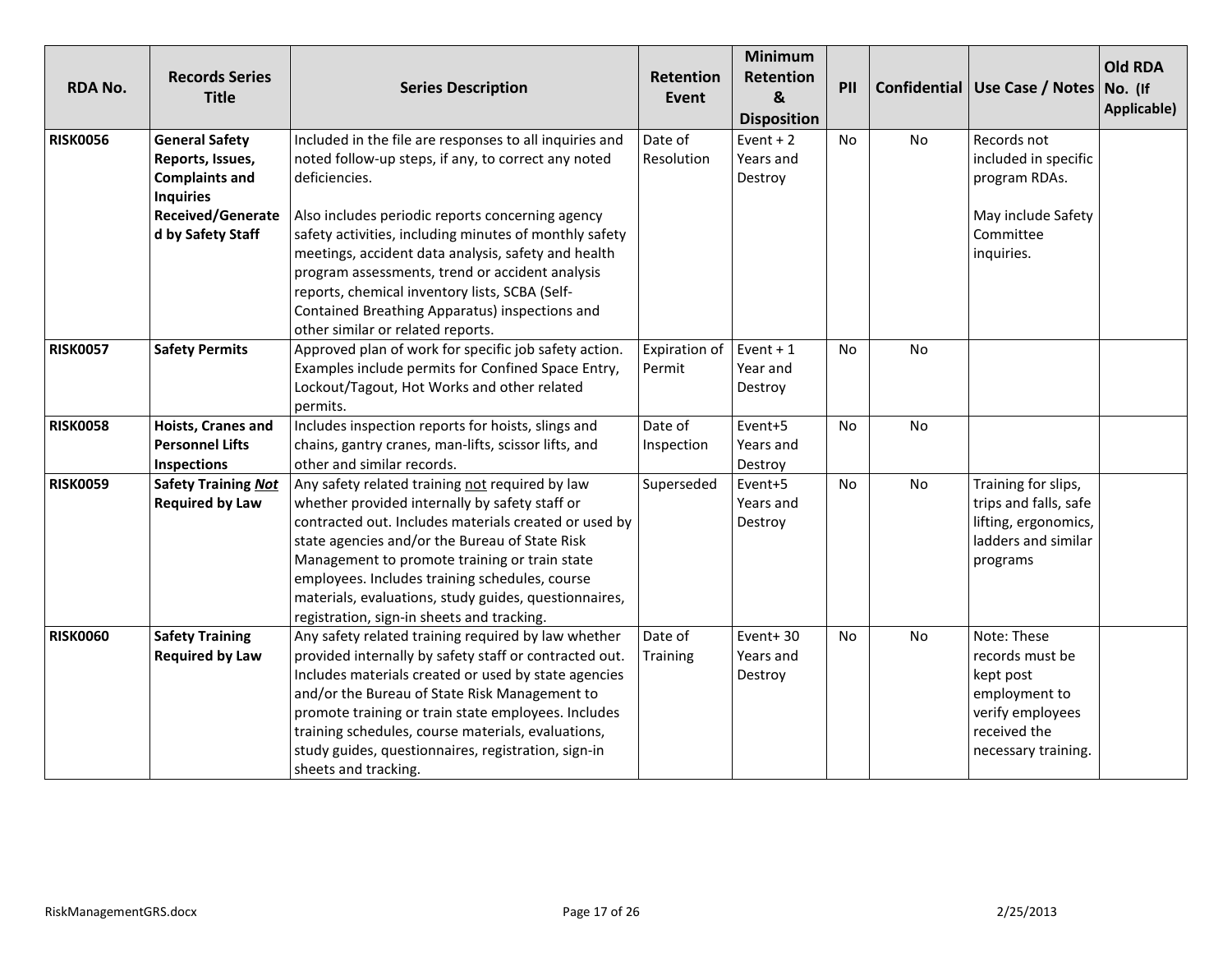<span id="page-17-0"></span>

| <b>RDA No.</b>  | <b>Records Series</b><br><b>Title</b> | <b>Series Description</b>                                                                                     | <b>Retention</b><br>Event | <b>Minimum</b><br><b>Retention</b><br>$\mathbf{g}$<br><b>Disposition</b> | PII            |           | Confidential Use Case / Notes No. (If | <b>Old RDA</b><br>Applicable) |
|-----------------|---------------------------------------|---------------------------------------------------------------------------------------------------------------|---------------------------|--------------------------------------------------------------------------|----------------|-----------|---------------------------------------|-------------------------------|
|                 |                                       | <b>ENVIRONMENTAL MANAGEMENT, PERMITTING AND COMPLIANCE RELATED RECORDS</b>                                    |                           |                                                                          |                |           |                                       |                               |
|                 |                                       | (These rdas apply only to records of the regulated agencies. Regulatory agencies must create their own rdas.) |                           |                                                                          |                |           |                                       |                               |
| <b>RISK0070</b> | <b>Air Compliance</b>                 | Records documenting compliance with air permits                                                               | Superseded                | Event $+7$                                                               | <b>No</b>      | <b>No</b> |                                       |                               |
|                 | <b>Records</b>                        | and area source regulations.                                                                                  | by the<br>Revised         | Years and<br>Destroy                                                     |                |           |                                       |                               |
|                 |                                       | May include permit documents, measurements and                                                                | Documents                 |                                                                          |                |           |                                       |                               |
|                 |                                       | performance tests, monitoring data, calibration                                                               |                           |                                                                          |                |           |                                       |                               |
|                 |                                       | checks, emission test results, annual reports and                                                             |                           |                                                                          |                |           |                                       |                               |
|                 |                                       | supporting documents and data and other                                                                       |                           |                                                                          |                |           |                                       |                               |
|                 |                                       | documents relating to air programs.                                                                           |                           |                                                                          |                |           |                                       |                               |
| <b>RISK0071</b> |                                       | Waste Disposal Site   Records series includes documents related to                                            |                           | Permanent                                                                | N <sub>0</sub> | <b>No</b> | Example:                              |                               |
|                 | <b>Records</b>                        | potential liability associated with sending waste for                                                         |                           |                                                                          |                |           | Superfund                             |                               |
|                 |                                       | disposal. Includes uniform hazardous waste and non-                                                           |                           |                                                                          |                |           | (CERCLA)                              |                               |
|                 |                                       | hazardous special waste manifests, land disposal                                                              |                           |                                                                          |                |           | documents                             |                               |
|                 |                                       | restriction forms, medical waste manifests, non-<br>hazardous manifests, non-hazardous bills-of-lading,       |                           |                                                                          |                |           |                                       |                               |
|                 |                                       | and certificates of receipt/destruction, waste site                                                           |                           |                                                                          |                |           |                                       |                               |
|                 |                                       | audits and other related records supporting potential                                                         |                           |                                                                          |                |           |                                       |                               |
|                 |                                       | site liability issues for disposal sites.                                                                     |                           |                                                                          |                |           |                                       |                               |
| <b>RISK0072</b> |                                       | <b>Emergency Planning</b> Records documenting compliance with Emergency                                       | Date                      | Event $+7$                                                               |                | No.       | A potential                           |                               |
|                 | & Community Right                     | Planning and Community Right-to-Know Act (EPCRA)                                                              | Submitted                 | Years and                                                                | No             |           | security issue may                    |                               |
|                 | to Know (EPCRA)                       | and Chapter 323 Wis. Stats.                                                                                   |                           | Destroy                                                                  |                |           | exist with the                        |                               |
|                 |                                       |                                                                                                               |                           |                                                                          |                |           | release of this                       |                               |
|                 |                                       | Includes emergency planning notification records                                                              |                           |                                                                          |                |           | information. Seek                     |                               |
|                 |                                       | section 302, emergency plans, emergency release                                                               |                           |                                                                          |                |           | authorization from                    |                               |
|                 |                                       | notifications section 304, hazardous chemical                                                                 |                           |                                                                          |                |           | agency legal                          |                               |
|                 |                                       | reporting documentation (Tier II) reports section                                                             |                           |                                                                          |                |           | counsel before                        |                               |
|                 |                                       | 311 and documentation, Toxics Release Inventory                                                               |                           |                                                                          |                |           | releasing any                         |                               |
|                 |                                       | (TRI) reporting section 313.                                                                                  |                           |                                                                          |                |           | information.                          |                               |
| <b>RISK0073</b> | <b>Infectious Waste</b>               | Records documenting compliance with NR 526,                                                                   | Date Waste                | Event $+7$                                                               | <b>No</b>      | <b>No</b> |                                       |                               |
|                 | <b>Records</b>                        | Medical Waste Management. Records of the amount   was Shipped                                                 |                           | Years and                                                                |                |           |                                       |                               |
|                 |                                       | of infectious waste sent off-site for treatment,                                                              |                           | Destroy                                                                  |                |           |                                       |                               |
|                 |                                       | records that certify infectious waste was treated,                                                            |                           |                                                                          |                |           |                                       |                               |
|                 |                                       | copies of annual reports and similar records.                                                                 |                           |                                                                          |                |           |                                       |                               |
|                 |                                       |                                                                                                               |                           |                                                                          |                |           |                                       |                               |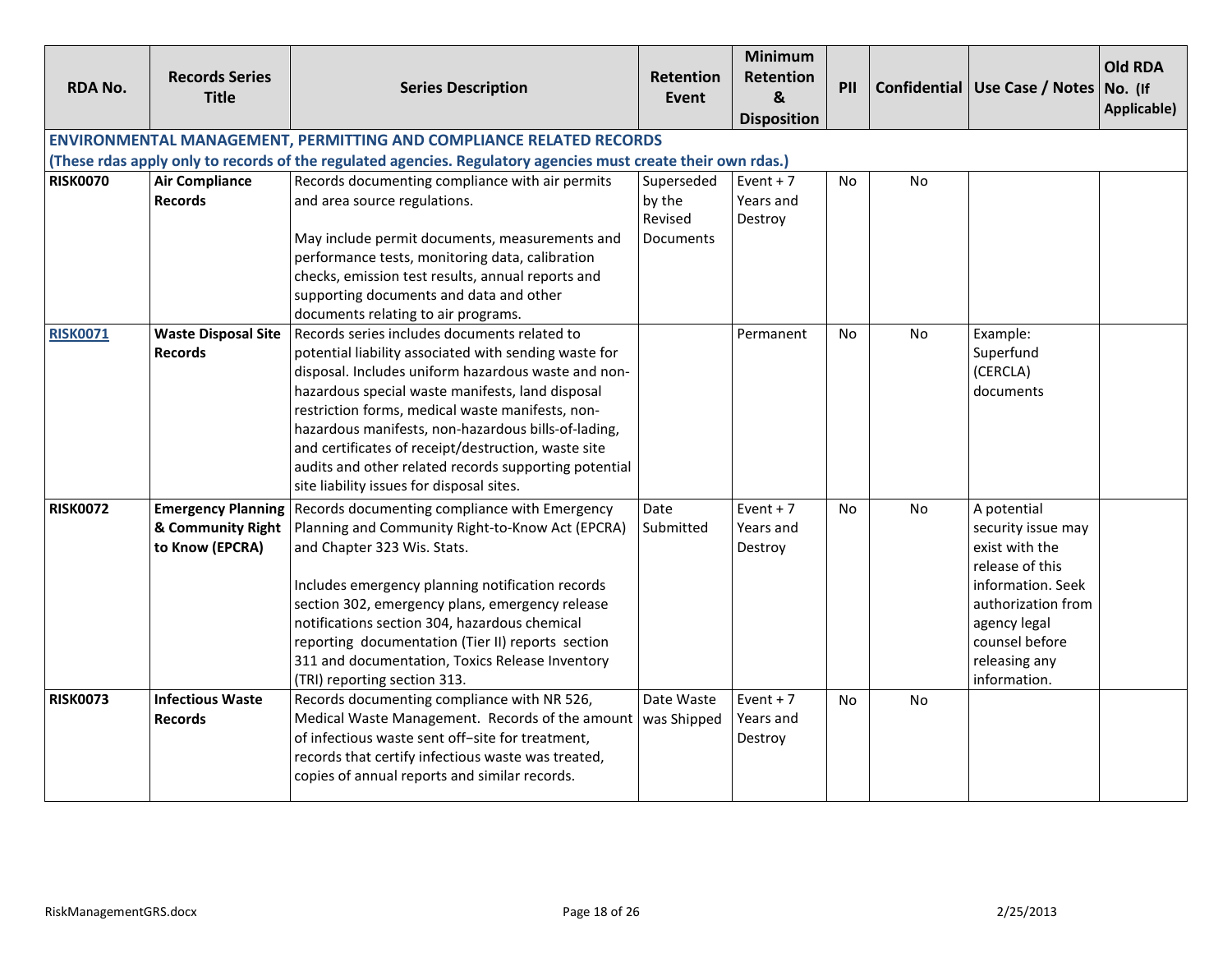| <b>RDA No.</b>  | <b>Records Series</b><br><b>Title</b>                                                     | <b>Series Description</b>                                                                                                                                                                                                                                                                                                                                                                                                                            | <b>Retention</b><br>Event       | <b>Minimum</b><br>Retention<br>&<br><b>Disposition</b> | PII       |           | Confidential   Use Case / Notes   No. (If | <b>Old RDA</b><br>Applicable) |
|-----------------|-------------------------------------------------------------------------------------------|------------------------------------------------------------------------------------------------------------------------------------------------------------------------------------------------------------------------------------------------------------------------------------------------------------------------------------------------------------------------------------------------------------------------------------------------------|---------------------------------|--------------------------------------------------------|-----------|-----------|-------------------------------------------|-------------------------------|
| <b>RISK0074</b> | <b>Medical Waste</b><br><b>Reduction</b><br><b>Documents</b>                              | Records documenting compliance with NR 526,<br>Subchapter III Medical Waste Reduction. May include<br>records of the amount of infectious waste sent<br>off-site for treatment, medical waste audits and<br>medical waste reduction plans.                                                                                                                                                                                                           | Superseded                      | Event $+7$<br>Years and<br>Destroy                     | <b>No</b> | No        |                                           |                               |
| <b>RISK0075</b> | <b>PCB</b><br>(Polychlorinated<br><b>Biphenyl) Records</b>                                | Includes PCB annual logs, PCB concentration logs,<br>annual records, on-site storage locations, inventory<br>lists, test reports, analytical reports, one year<br>exception reports, spill cleanup records, equipment<br>inspection logs and other similar records.<br>See RDA# RISK0071 "Waste Disposal Site Records"<br>for retention and disposition of PCB manifests and<br>Certificates of Disposal retention.                                  | Date of<br>Document<br>Creation | Event $+7$<br>Years and<br>Destroy                     | No        | No        |                                           |                               |
| <b>RISK0076</b> | <b>RCRA</b> (Resource<br><b>Conservation and</b><br><b>Recovery Act)</b><br>Compliance    | RCRA regulates how waste is disposed. Includes<br>records documenting procedural compliance with NR   Document<br>600 - 679. May include annual reports, inspection<br>logs, waste analysis/profile documents, exception<br>reports, and other related records.<br>See RDA# RISK0071 "Waste Disposal Site Records"<br>for retention and disposition of PCB manifests and<br>Certificates of Disposal retention.                                      | Date of<br>Creation             | Event $+7$<br>Years and<br>Destroy                     | <b>No</b> | <b>No</b> |                                           |                               |
| <b>RISK0077</b> | <b>RCRA compliance -</b><br><b>Large Quantity</b><br>Generator<br><b>Contingency Plan</b> | Records documenting compliance with NR 665<br>Subchapter D: Contingency Plan and Emergency<br>Procedures. Description of the actions facility<br>personnel will take in response to fires, explosions or<br>any unplanned sudden or non-sudden release of<br>hazardous waste or hazardous waste constituents to<br>air, soil or surface water at the facility.<br>Keep copies of all revisions of the plan until facility<br>closes per NR 665.0054. | Date of<br>Facility<br>Closure  | Event $+7$<br>Years and<br>Destroy                     | <b>No</b> | <b>No</b> | See also NR<br>665.0053                   |                               |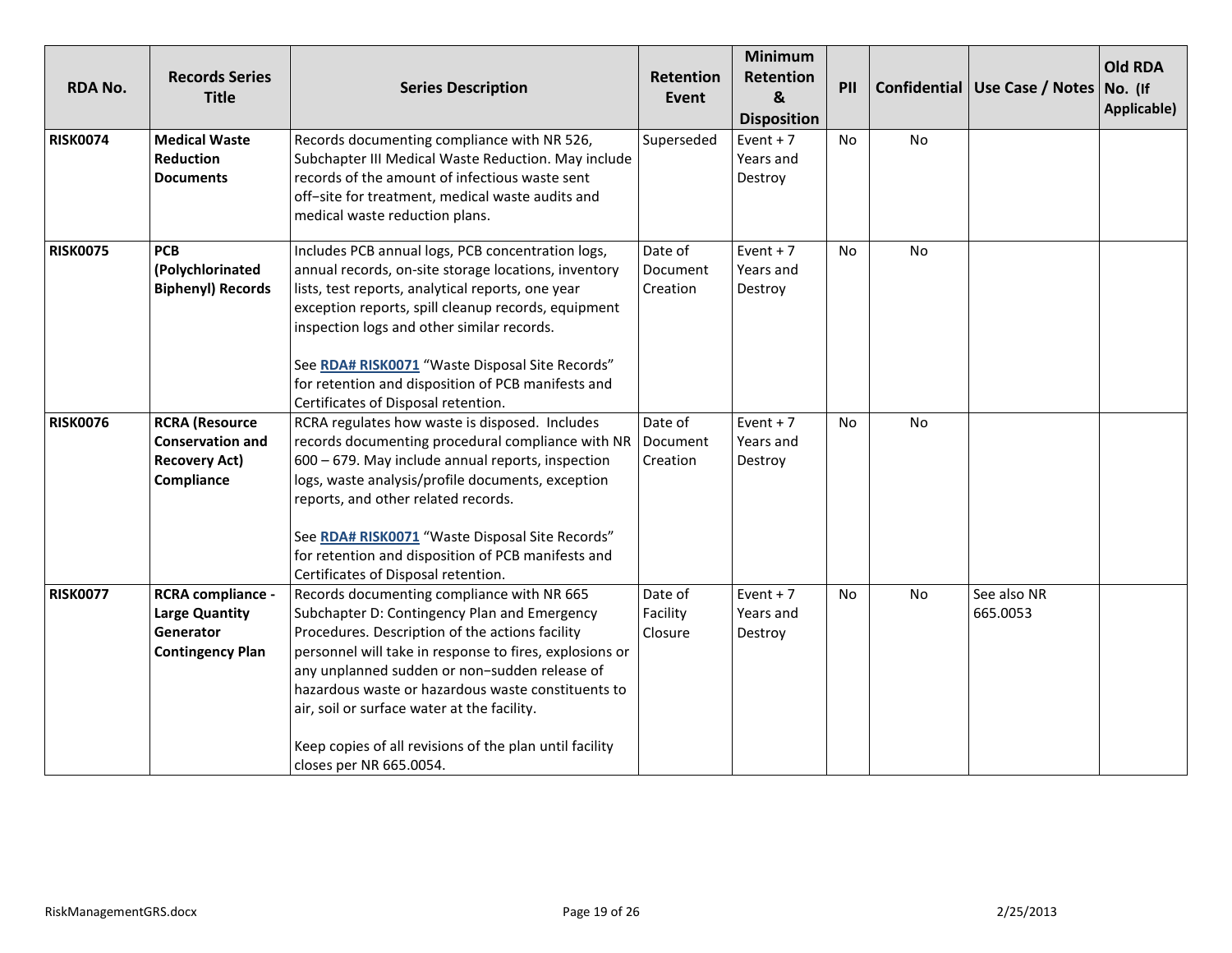| <b>RDA No.</b>  | <b>Records Series</b><br><b>Title</b>                                                     | <b>Series Description</b>                                                                                                                                                                                                                                                                                                                                                         | <b>Retention</b><br>Event                          | <b>Minimum</b><br><b>Retention</b><br>$\mathbf{g}$<br><b>Disposition</b> | PII       |           | Confidential   Use Case / Notes   No. (If | <b>Old RDA</b><br>Applicable) |
|-----------------|-------------------------------------------------------------------------------------------|-----------------------------------------------------------------------------------------------------------------------------------------------------------------------------------------------------------------------------------------------------------------------------------------------------------------------------------------------------------------------------------|----------------------------------------------------|--------------------------------------------------------------------------|-----------|-----------|-------------------------------------------|-------------------------------|
| <b>RISK0078</b> | RCRA compliance -<br><b>Large Quantity</b><br><b>Generator Training</b><br><b>Records</b> | Records documenting compliance with NR<br>665.0016(5), personnel training: job title, employee<br>name, written position description, type and amount<br>of training to be provided, documentation that<br>training has been provided and completed.                                                                                                                              | Date<br>Employee<br>Last Worked<br>in the Facility | Event $+7$<br>Years and<br>Destroy                                       | <b>No</b> | <b>No</b> | Per NR<br>665.0016(5)                     |                               |
| <b>RISK0079</b> | <b>Clean Water Act</b>                                                                    | Records documenting compliance with Clean Water<br><b>Compliance Records</b> Act and other water regulations.<br>Includes records related to Spill Prevention Control<br>and Countermeasure (SPCC), Wisconsin Pollution<br>Discharge Elimination System (WPDES), stormwater<br>management and other records relating to<br>environmental compliance with water regulations.       | Date<br>Document<br>was<br>Superseded              | Event + $7$<br>Years and<br>Destroy                                      | No        | <b>No</b> |                                           |                               |
| <b>RISK0080</b> | <b>Safe Drinking Water</b><br><b>Act Compliance</b><br><b>Records</b>                     | Records documenting compliance with Safe Water<br>Drinking Act 40 CFR 141 and related programs.<br>Microbiological analyses and turbidity analyses,<br>records of chemical analyses, action taken by the<br>system to correct violations of primary drinking<br>water regulations, written reports, summaries or<br>communications relating to sanitary surveys of the<br>system. | Date of<br>Document<br>Creation                    | Event + $10$<br>Years and<br>Destroy                                     | <b>No</b> | <b>No</b> | Per 40 CFR 141.33<br>(EPA)                |                               |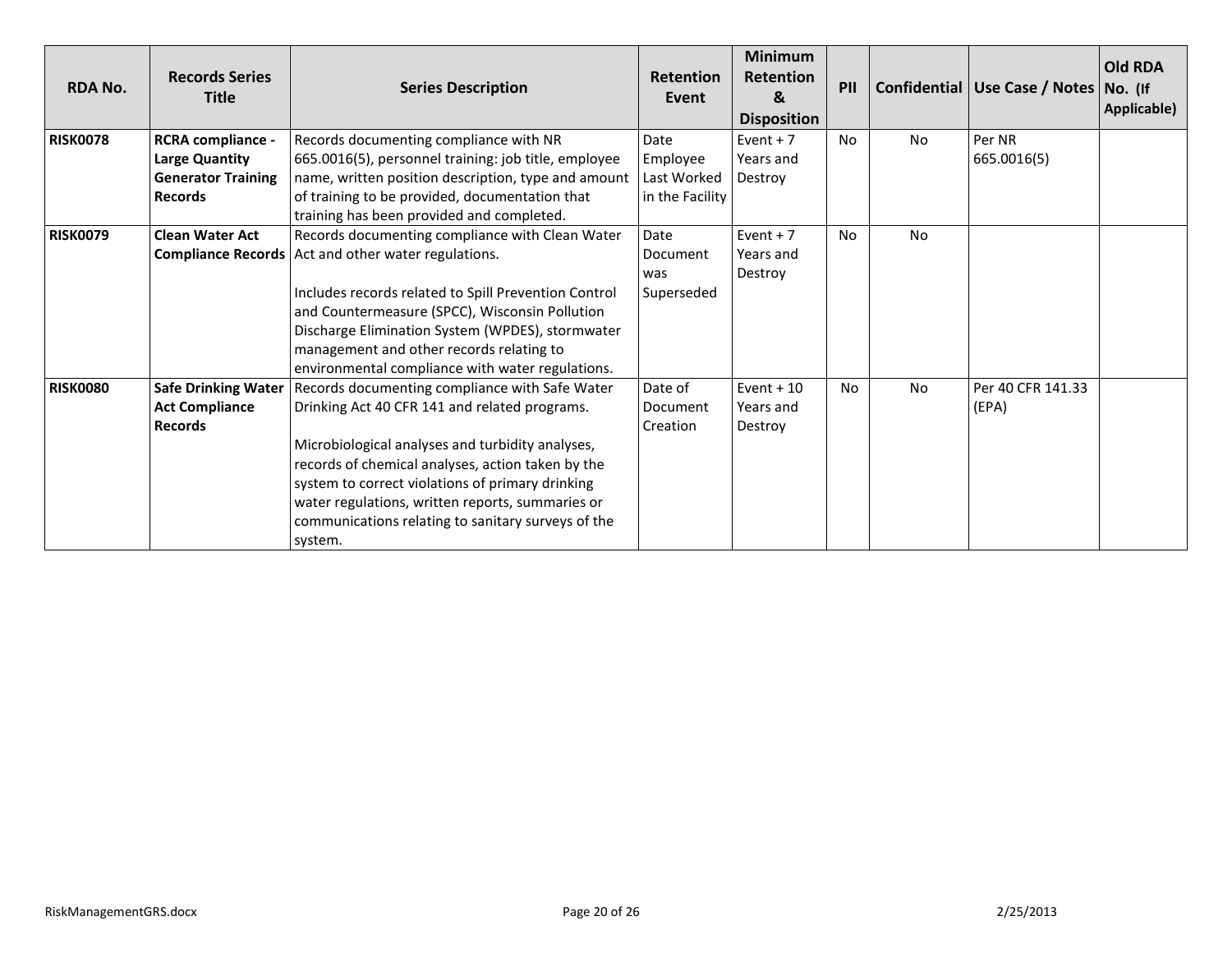| <b>RDA No.</b>  | <b>Records Series</b><br><b>Title</b>                                                 | <b>Series Description</b>                                                                                                                                                                                                                                                                                                                                                                                                                                                                                                                                                                                                                                                                                                                                                                              | <b>Retention</b><br>Event                                     | Minimum<br>Retention<br>&<br><b>Disposition</b> | PII |           | Confidential   Use Case / Notes   No. (If                         | <b>Old RDA</b><br>Applicable) |
|-----------------|---------------------------------------------------------------------------------------|--------------------------------------------------------------------------------------------------------------------------------------------------------------------------------------------------------------------------------------------------------------------------------------------------------------------------------------------------------------------------------------------------------------------------------------------------------------------------------------------------------------------------------------------------------------------------------------------------------------------------------------------------------------------------------------------------------------------------------------------------------------------------------------------------------|---------------------------------------------------------------|-------------------------------------------------|-----|-----------|-------------------------------------------------------------------|-------------------------------|
|                 |                                                                                       | <b>HAZARDOUS MATERIALS TRANSPORTATION RECORDS</b>                                                                                                                                                                                                                                                                                                                                                                                                                                                                                                                                                                                                                                                                                                                                                      |                                                               |                                                 |     |           |                                                                   |                               |
| <b>RISK0085</b> | <b>Hazardous</b><br><b>Materials</b><br><b>Regulations</b><br><b>Training Records</b> | Records documenting compliance with training of<br>hazmat employees in accordance with 49 CFR<br>172.704 (USDOT). The training record must include<br>the employee's name, the most recent training<br>completion date of the employee's training, a<br>description, copy, or the location of the training<br>materials used to meet the requirements, the name<br>and address of the person providing the training and<br>certification that the hazmat employee has been<br>trained and tested as required.                                                                                                                                                                                                                                                                                          | Employee<br>Current<br>Certification<br>Date                  | Event $+7$<br>Years and<br>Destroy              | No  | <b>No</b> |                                                                   |                               |
|                 |                                                                                       | Per 49 CFR 172.704 (USDOT): A record of current<br>training, inclusive of the preceding three years shall<br>be created and retained for each hazmat employee.                                                                                                                                                                                                                                                                                                                                                                                                                                                                                                                                                                                                                                         |                                                               |                                                 |     |           |                                                                   |                               |
| <b>RISK0086</b> | <b>Hazardous</b><br><b>Materials Shipping</b><br><b>Papers</b>                        | Records documenting compliance with shipping<br>papers used to offer hazardous materials other than<br>waste in accordance with 49 CFR 172.201(e)<br>(USDOT).<br>See RDA# RISK0071 "Waste Disposal Site Records"<br>for retention and disposition of hazardous waste and<br>PCB manifests and Certificates of Disposal retention.<br>49 CFR 172.201(e). Retention and Recordkeeping.<br>Each person who provides a shipping paper must<br>retain a copy of the shipping paper required by 49<br>CFR 172.200(a), or an electronic image thereof, that<br>is accessible at or through its principal place of<br>business and must make the shipping paper<br>available, upon request, to an authorized official of a<br>Federal, State, or local government agency at<br>reasonable times and locations. | Date<br>Material was<br>Accepted by<br><b>Initial Carrier</b> | Event $+3$<br>Years and<br>Destroy              | No  | No        | For hazardous<br>waste shipping<br>papers see<br><b>RISK0071.</b> |                               |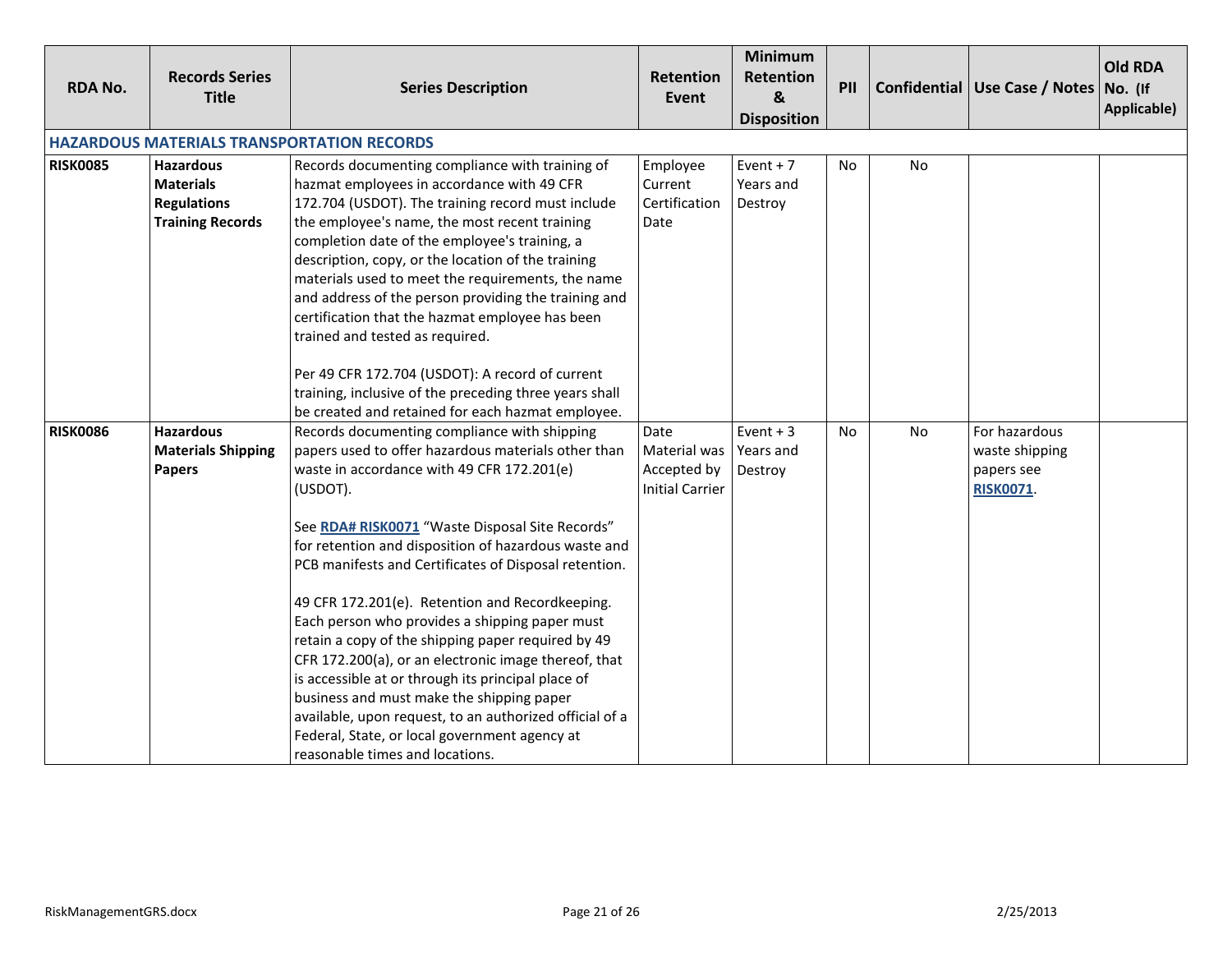| <b>RDA No.</b>  | <b>Records Series</b><br><b>Title</b>                                               | <b>Series Description</b>                                                                                                                                                                                                                                                                                                                                                                                                                                                                                                                                                                       | <b>Retention</b><br>Event                                     | <b>Minimum</b><br><b>Retention</b><br>&<br><b>Disposition</b> | PII       |           | Confidential   Use Case / Notes   No. (If                   | <b>Old RDA</b><br>Applicable) |
|-----------------|-------------------------------------------------------------------------------------|-------------------------------------------------------------------------------------------------------------------------------------------------------------------------------------------------------------------------------------------------------------------------------------------------------------------------------------------------------------------------------------------------------------------------------------------------------------------------------------------------------------------------------------------------------------------------------------------------|---------------------------------------------------------------|---------------------------------------------------------------|-----------|-----------|-------------------------------------------------------------|-------------------------------|
|                 | <b>RADIOACTIVE MATERIALS/RADIATION RECORDS</b>                                      |                                                                                                                                                                                                                                                                                                                                                                                                                                                                                                                                                                                                 |                                                               |                                                               |           |           |                                                             |                               |
| <b>RISK0090</b> | <b>Radioactive</b><br>materials/radiation<br>- supporting<br>documents              | Includes documents and related records that support Date of<br>radioactive materials and or radiation management<br>program that may be disposed prior to the<br>termination of the license or program requiring the<br>record. Includes audits/reviews, area/package<br>surveys, leak test results, tests on entry control<br>devices, irradiator use 157.73(22); industrial<br>radiography devices DHS 157.45; medical use<br>records DHS 157.71; records relating to x-rays<br>devices: diagnostic DHS 157.75, veterinary DHS<br>157.79; CT DHS 157.80 and dental DHS 157.77, DHS<br>157.78. | Document<br>Creation                                          | Event $+7$<br>Years and<br>Destroy                            | <b>No</b> | <b>No</b> | Retention<br>requirements as<br>specified by DHS<br>157.31. |                               |
| <b>RISK0091</b> | <b>Radioactive</b><br>Materials /<br><b>Radiation - License</b><br><b>Documents</b> | Includes documents and related records that support<br>radioactive materials and or radiation management<br>program that may not be disposed prior to the<br>termination of the license or program requiring the<br>record. Provisions of the program, surveys,<br>measurements, calculations used to determine dose.<br>Measurement and calculations used to determine<br>release of radioactive effluent, doses to members of<br>the general public DHS 157.31; irradiator use<br>157.73(22); industrial radiography devices DHS<br>157.45; medical use records DHS 157.71.                   | Termination<br>of License or<br>Registration<br>of the Device | Event and<br>Destroy                                          | <b>No</b> | <b>No</b> | Retention<br>requirements as<br>specified by DHS<br>157.31  |                               |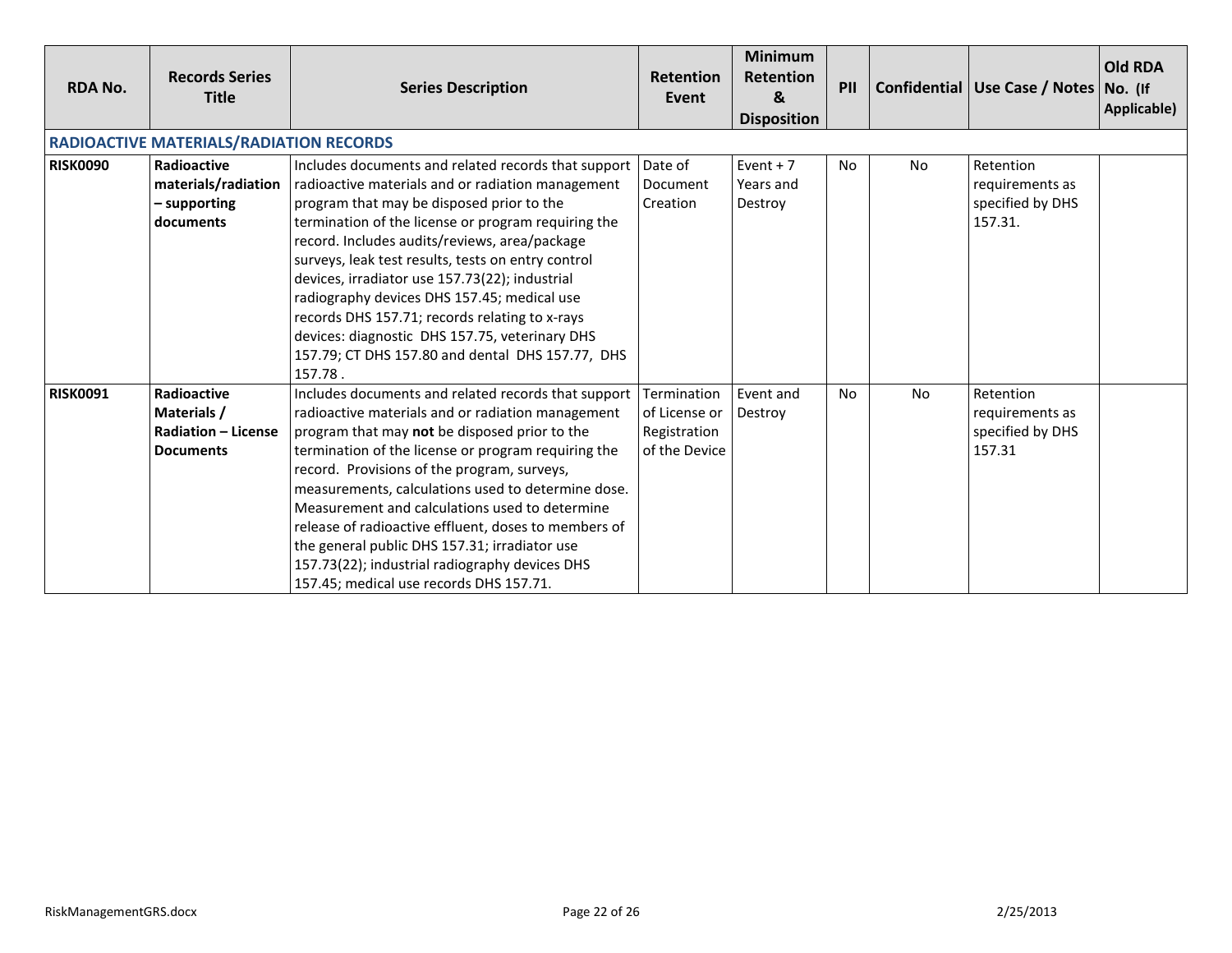| <b>RDA No.</b>  | <b>Records Series</b><br><b>Title</b> | <b>Series Description</b>                               | <b>Retention</b><br>Event | <b>Minimum</b><br><b>Retention</b><br>&<br><b>Disposition</b> | PII        |              | Confidential   Use Case / Notes   No. (If | <b>Old RDA</b><br>Applicable) |
|-----------------|---------------------------------------|---------------------------------------------------------|---------------------------|---------------------------------------------------------------|------------|--------------|-------------------------------------------|-------------------------------|
| <b>RISK0092</b> | Radioactive                           | Records of doses for those whom monitoring is           |                           | Permanent                                                     | Yes        | Yes          | (DHS 157.31(7) (f)                        |                               |
|                 | <b>Materials/Radiation</b>            | required under DHS 157.25 (2), planned special          |                           | <b>DHS</b>                                                    | <b>DHS</b> | Contain      | and (g) requires                          |                               |
|                 | – Individual                          | exposures, accidents, emergencies. Records include      |                           | 157.31(7)(f)                                                  | 157.       | <b>SSN</b>   | the permanent                             |                               |
|                 | <b>Monitoring Records</b>             | whole body deep dose equivalent, lens dose              |                           |                                                               | 31(7)      | <b>DHS</b>   | retention of these                        |                               |
|                 |                                       | equivalent, skin, extremity dose; estimated intake of   |                           |                                                               | (g)        | 157.31(7)(g) | records. Section                          |                               |
|                 |                                       | radionuclides, total effective dose equivalent DHS      |                           |                                                               |            |              | (g) prohibits the                         |                               |
|                 |                                       | 157.31.                                                 |                           |                                                               |            |              | disclosure of these                       |                               |
|                 |                                       |                                                         |                           |                                                               |            |              | records.                                  |                               |
| <b>RISK0093</b> | Radioactive                           | Information related to decommissioning of a facility    | Date site is              | Event and                                                     | No         | <b>No</b>    |                                           |                               |
|                 | Materials/                            | in an identified location. Records include Spill        | approved by               | Destroy                                                       |            |              |                                           |                               |
|                 | <b>Radiation - Records</b>            | records, list, drawings and modifications of restricted | DHS for                   |                                                               |            |              |                                           |                               |
|                 | <b>Related to</b>                     | areas, waste-burial areas, funding for                  | unrestricted              |                                                               |            |              |                                           |                               |
|                 | Decommissioning                       | decommissioning DHS 157.15(7)                           | use                       |                                                               |            |              |                                           |                               |
| <b>RISK0094</b> | Radioactive                           | Licensee or registrant's records showing the receipt,   | Date of                   | Event $+3$                                                    | No         | <b>No</b>    | A potential                               |                               |
|                 | Materials/                            | transfer and disposal of all sources of radiation per   | Termination               | l Years and                                                   |            |              | security issue may                        |                               |
|                 | <b>Radiation device</b>               | DHS 157.06(1)                                           | of the                    | Destroy                                                       |            |              | exist with the                            |                               |
|                 | <b>Receipt and</b>                    |                                                         | License /                 |                                                               |            |              | release of this                           |                               |
|                 | <b>Disposition Records</b>            | DHS 157.06(1) RECORDS. A licensee or registrant shall   | Registration              |                                                               |            |              | information. Seek                         |                               |
|                 |                                       | maintain records showing the receipt, transfer and      | Authorizing               |                                                               |            |              | authorization from                        |                               |
|                 |                                       | disposal of all sources of radiation until the          | Possession of             |                                                               |            |              | agency legal                              |                               |
|                 |                                       | department terminates the license or registration       | the Materials             |                                                               |            |              | counsel before                            |                               |
|                 |                                       | authorizing possession of the device or material, and   | or Radiation              |                                                               |            |              | releasing any                             |                               |
|                 |                                       | for 3 years following transfer or disposal of the       | Device                    |                                                               |            |              | information.                              |                               |
|                 |                                       | device or material.                                     |                           |                                                               |            |              |                                           |                               |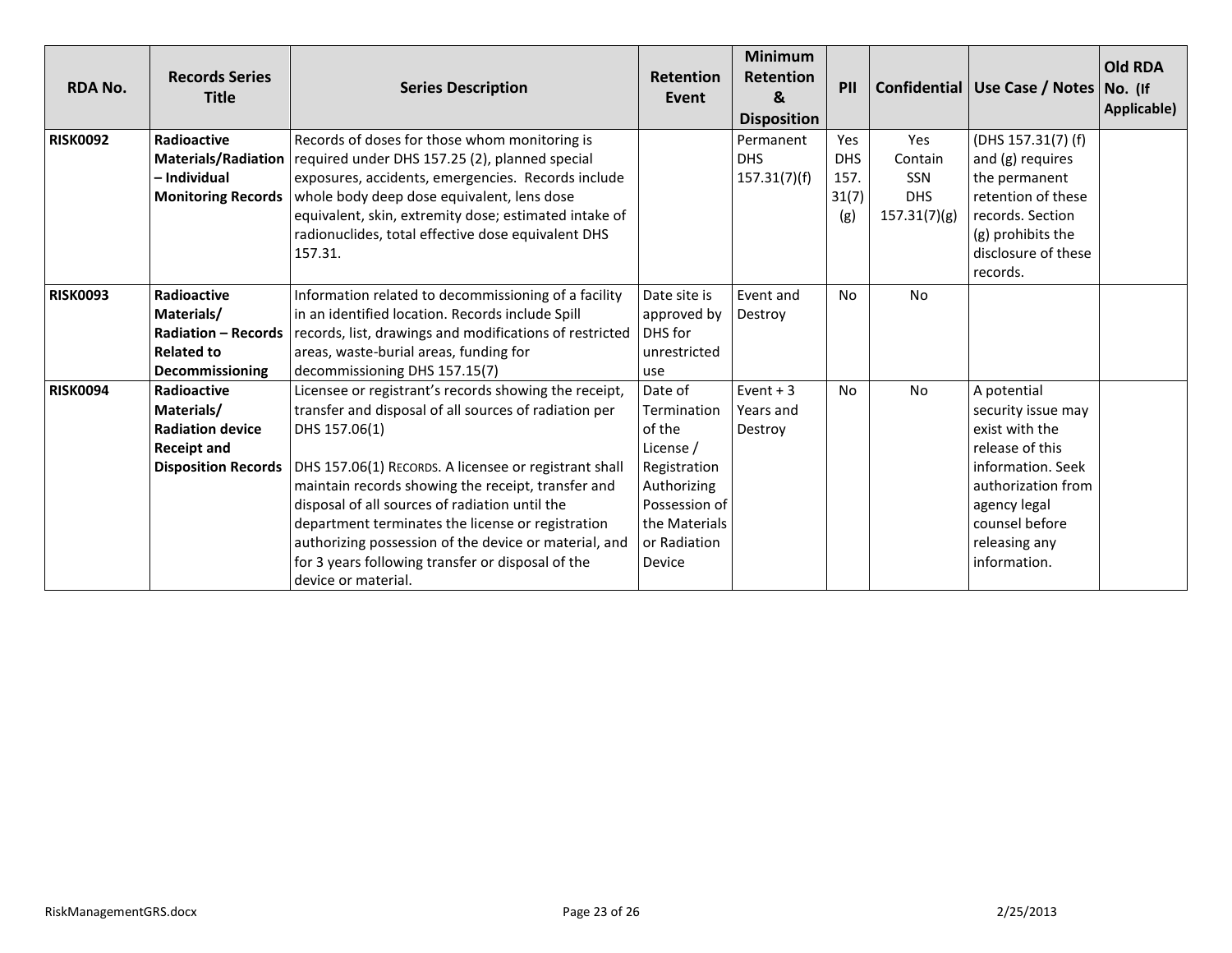| <b>WORKER'S COMPENSATION &amp; RELATED RECORDS GRS SUPERSEDED AND CLOSED RDAS</b> |                                                                                                            |                                             |                                                                                                                                                                                                                                              |  |  |  |
|-----------------------------------------------------------------------------------|------------------------------------------------------------------------------------------------------------|---------------------------------------------|----------------------------------------------------------------------------------------------------------------------------------------------------------------------------------------------------------------------------------------------|--|--|--|
| <b>RDA No.</b><br>(WC GRS)                                                        | <b>Series Title</b>                                                                                        | <b>Action Taken</b>                         | <b>Comments</b>                                                                                                                                                                                                                              |  |  |  |
| 90300                                                                             | <b>Workers Compensation Claims Case Files</b>                                                              | Renumbered/superseded by<br><b>RISK0010</b> | Renumbered and superseded by RDA RISK0010- Workers Compensation<br><b>Claims Case Files of the Risk Management GRS.</b>                                                                                                                      |  |  |  |
| 90300A                                                                            | Workers Compensation Claims Case Files -<br>Agency WC Coordinator Copy                                     | Closed                                      | Any copies of these records are now covered under the main rda for this<br>records series. Duplicates or copies are not considered records and can be<br>disposed of when no longer needed unless otherwise specified in the<br>current rda. |  |  |  |
| 90300B                                                                            | Workers Compensation Claims Case Files -<br>Supervisor or Unit Working Copy                                | Closed                                      | Any copies of these records are now covered under the main rda for this<br>records series. Duplicates or copies are not considered records and can be<br>disposed of when no longer needed unless otherwise specified in the<br>current rda. |  |  |  |
| 90301                                                                             | Do Not Use - Per Workers Compensation<br>1997 GRS                                                          | Deleted.                                    | RDA was part of the 1997 Workers Compensation GRS. Instructions were<br>given not to use this rda in this schedule. RDA is NOT part of the Risk<br>Management Schedule.                                                                      |  |  |  |
| 90301A                                                                            | Do Not Use - Per Workers Compensation<br>1997 GRS                                                          | Deleted                                     | RDA was part of the 1997 Workers Compensation GRS. Instructions were<br>given not to use this rda in this schedule. RDA is NOT part of the Risk<br>Management Schedule.                                                                      |  |  |  |
| 90301B                                                                            | Do Not Use - Per Workers Compensation<br>1997 GRS                                                          | Deleted                                     | RDA was part of the 1997 Workers Compensation GRS. Instructions were<br>given not to use this rda in this schedule. RDA is NOT part of the Risk<br>Management Schedule.                                                                      |  |  |  |
| 90302                                                                             | Incidents Reports - No Claims                                                                              | Renumbered/superseded by<br><b>RISK0045</b> | Renumbered and superseded by RDA RISK0045 - Incident Reports<br>(Incidents Only, No Lost Time) of the Risk Management GRS.                                                                                                                   |  |  |  |
| 90302A                                                                            | Incidents Reports - No Claims - Agency<br>Safety Officer                                                   | Closed                                      | Any copies of these records are now covered under the main rda for this<br>records series. Duplicates or copies are not considered records and can be<br>disposed of when no longer needed unless otherwise specified in the<br>current rda. |  |  |  |
| 90302B                                                                            | Incidents Reports - No Claims -<br>Management, Safety Committee, and WC<br><b>Coordinator Working Copy</b> | Closed                                      | Any copies of these records are now covered under the main rda for this<br>records series. Duplicates or copies are not considered records and can be<br>disposed of when no longer needed unless otherwise specified in the<br>current rda. |  |  |  |
| 90303                                                                             | <b>Near-Miss Reports</b>                                                                                   | Renumbered/superseded by<br><b>RISK0046</b> | Renumbered and superseded by RDA RISK0046- Near-Miss Reports of the<br>Risk Management GRS.                                                                                                                                                  |  |  |  |
| 90303A                                                                            | Incidents Reports - No Claims - Agency<br>Safety Officer                                                   | Closed                                      | Any copies of these records are now covered under the main rda for this<br>records series. Duplicates or copies are not considered records and can be<br>disposed of when no longer needed unless otherwise specified in the<br>current rda. |  |  |  |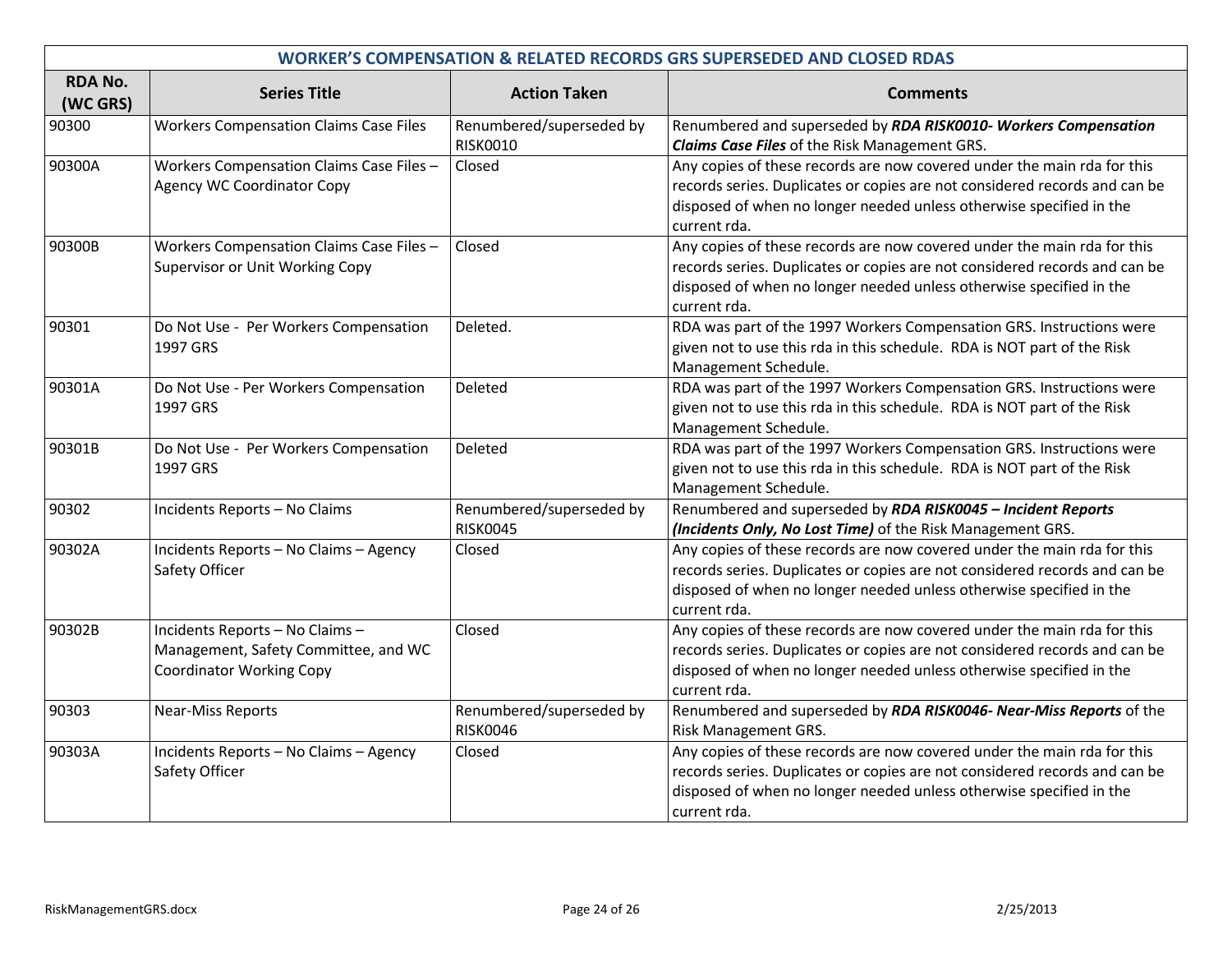| <b>WORKER'S COMPENSATION &amp; RELATED RECORDS GRS SUPERSEDED AND CLOSED RDAS</b> |                                                                                      |                                                 |                                                                                                                                                                                                                                                                    |  |  |  |
|-----------------------------------------------------------------------------------|--------------------------------------------------------------------------------------|-------------------------------------------------|--------------------------------------------------------------------------------------------------------------------------------------------------------------------------------------------------------------------------------------------------------------------|--|--|--|
| <b>RDA No.</b><br>(WC GRS)                                                        | <b>Series Title</b>                                                                  | <b>Action Taken</b>                             | <b>Comments</b>                                                                                                                                                                                                                                                    |  |  |  |
| 90304                                                                             | <b>WCCS Worker's Compensation Claims Files</b><br>(Electronic Data)                  | Closed/Deleted. Now included<br>in RDA RISK0010 | This rda covered the workers compensations records contained in DOA's<br>RMIS workers compensation database. These records are now covered<br>under RDA RISK0010- Workers Compensation Claims Case Files. This new<br>rda covers records in all formats.           |  |  |  |
| 90305                                                                             | Do Not Use - Per Workers Compensation<br>1997 GRS                                    | Deleted                                         | RDA was part of the 1997 Workers Compensation GRS. Instructions were<br>given not to use this rda in this schedule. RDA is NOT part of the Risk<br>Management Schedule.                                                                                            |  |  |  |
| 90306                                                                             | WCCS Incident Reports (Incidents only, no<br>claims, no lost time) - Electronic Data | Closed/Deleted                                  | This rda covered the workers compensations records contained in DOA's<br>RMIS workers compensation database. These records are now covered<br>under RDA RISK0045 - Incident Reports (Incidents Only, No Lost Time). This<br>new rda covers records in all formats. |  |  |  |
| 90307                                                                             | WCCS Near-Miss Data Files - Electronic<br>Data                                       | Closed/Deleted                                  | This rda covered the workers compensations records contained in DOA's<br>RMIS workers compensation database. These records are now covered<br>under RDA RISK0046- Near-Miss Reports. This new rda covers records in all<br>formats.                                |  |  |  |
| 90308                                                                             | <b>WCCS Output Reports</b>                                                           | Renumbered/superseded by<br><b>RISK0001</b>     | Renumbered and superseded by RDA RISK0001- RMIS Output Reports of the<br>Risk Management GRS.                                                                                                                                                                      |  |  |  |
| 90308A                                                                            | WCCS Output Reports - Agency WC<br>Coordinator Copy                                  | Closed                                          | Any copies of these records are now covered under the main rda for this<br>records series. Duplicates or copies are not considered records and can be<br>disposed of when no longer needed unless otherwise specified in the<br>current rda.                       |  |  |  |
| 90308B                                                                            | WCCS Output Reports - Supervisor or Unit<br><b>Working Copy</b>                      | Closed                                          | Any copies of these records are now covered under the main rda for this<br>records series. Duplicates or copies are not considered records and can be<br>disposed of when no longer needed unless otherwise specified in the<br>current rda.                       |  |  |  |
| 90309                                                                             | <b>Statewide WC Policies</b>                                                         | Renumbered/superseded by<br><b>RISK0011</b>     | Renumbered and superseded by RDA RISK0011 - State Government<br><b>Workers Compensation Guidelines, Procedures, Policies and Other Related</b><br>Records of the Risk Management GRS.                                                                              |  |  |  |
| 90309A                                                                            | WCCS Output Reports - Agency WC<br>Coordinator Copy                                  | Closed                                          | Any copies of these records are now covered under the main rda for this<br>records series. Duplicates or copies are not considered records and can be<br>disposed of when no longer needed unless otherwise specified in the<br>current rda.                       |  |  |  |
| 90310                                                                             | WC Procedures and Procedural<br>Correspondence                                       | Superseded by RISK0011                          | Superseded by RDA RISK0011 - State Government Workers Compensation<br>Guidelines, Procedures, Policies and Other Related Records of the Risk<br>Management GRS.                                                                                                    |  |  |  |